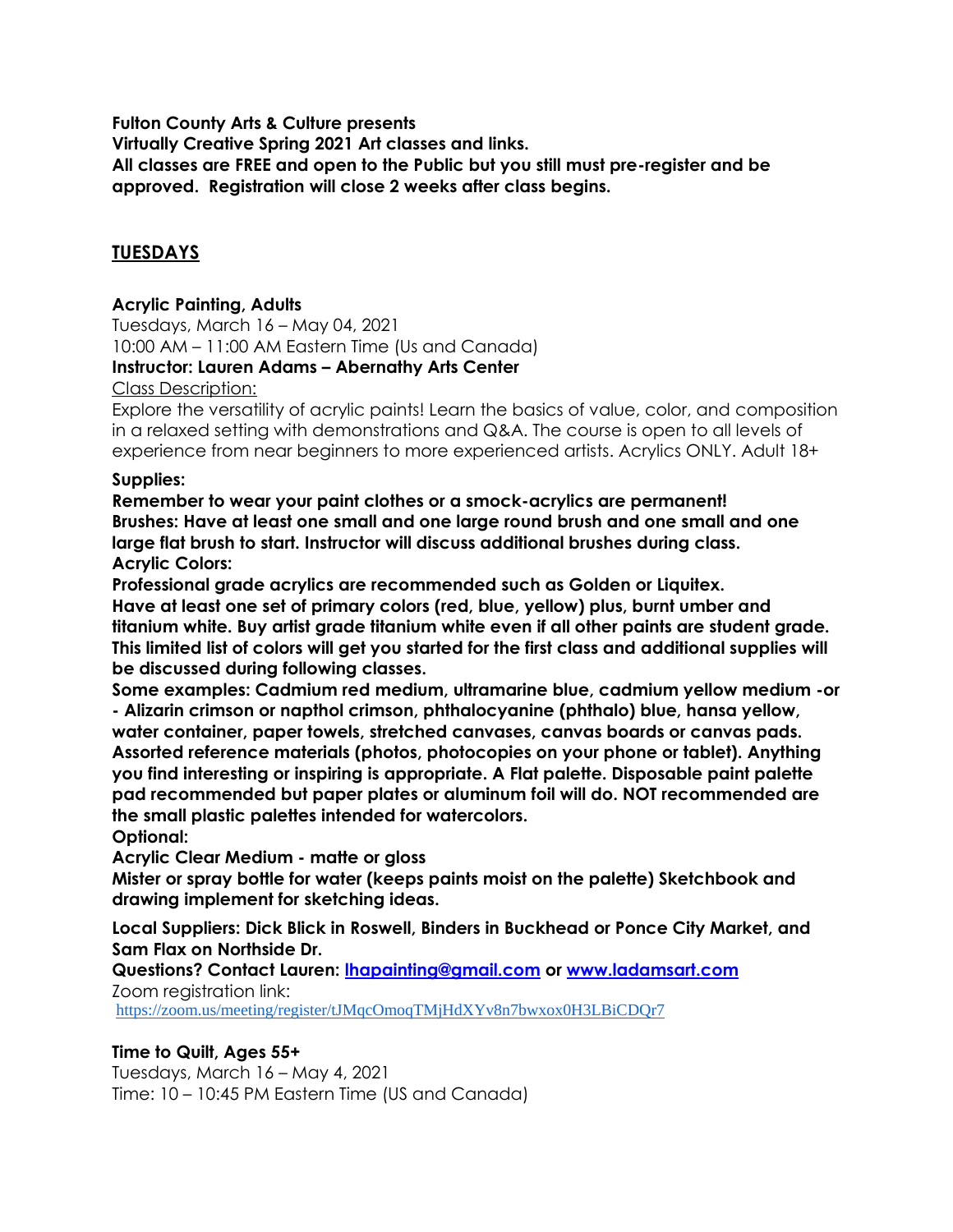#### **Instructor: Darlyne Dandridge, EDAMCC Instructor**

Join Darlyne Dandridge for hand quilting tips and more. Maximum class size 15 participants. Supplies: sewing needles, thread, cloth scraps, and batting.

#### **Maximum Class Size: 15**  Zoom class link:

<https://zoom.us/meeting/register/tJEuduGvqzMtGNYa5Wib8IIPBbGCk1dz6vJK>

# **Drawing**

Ages 8-14 Tuesdays, March 16th – May 4th 11:00AM - 11:40 AM Eastern Time (Us and Canada) **Instructor: MICHI, WEPAC** Students will examine drawing as a developmental process, reflecting on the images they create. Supplies: Drawing Paper & Pencils or supplies you have at home.

https://zoom.us/meeting/register/tJwvc-6hqz0sHNWHUaMi0X-tRUzEXGlc\_7Bh

# **Black and White Applique, Ages 11-Adult (4-week session, 2-days per week)**

Tuesdays and Thursdays, Tuesdays, March 16 – April 8, 2021 Time: 12 – 12:45 PM Eastern Time (US and Canada) Meet days March 16, 18,23,26,30, April 1, 6, and 8

#### **Instructor: K. Joy Peters, EDAMCC Instructor**

Students will learn how to create a black and white theme inspired fabric applique. Class Supplies: Sewing machine, thread, needle, assorted black and white printed fabrics, scissors or pinking shears, large 14" x 16" background fabric, inspirational photo. **Maximum Class Size: 15**

Zoom Class Link: [https://zoom.us/meeting/register/tJIpceuhrj8rEtbjfq9rnGVeu](https://zoom.us/meeting/register/tJIpceuhrj8rEtbjfq9rnGVeu-c5_N1Sl2zg)[c5\\_N1Sl2zg](https://zoom.us/meeting/register/tJIpceuhrj8rEtbjfq9rnGVeu-c5_N1Sl2zg)

# **Urban Line Dance & Ballroom Dance, Ages 55+**

Tuesdays, March 16 – May 4, 2021 Time: 1:00 – 1:45 Pm Eastern Time (US and Canada) **Instructor: TJ Estell** Get your body moving with this fun-filled class to increase your stamina, flexibility, and improve your quality of life. Zoom Class Link[:](https://zoom.us/meeting/register/tJUucOmpqDstHd1NoSJ3dxTAMBPRgbyR4rV8)

<https://zoom.us/meeting/register/tJUucOmpqDstHd1NoSJ3dxTAMBPRgbyR4rV8>

# **Improv (Acting)**

Ages 6-12 Tuesdays, March 16th – May 4th 2021 1:00-1:40 PM Eastern Time (Us and Canada) **Instructor: Anthony Goolsby, WEPAC**

Explore the form of theatre, often comedy, in which most or all of what is performed is unplanned or unscripted: created spontaneously by the performers. Supplies: supplies you have at home.

[https://zoom.us/meeting/register/tJIkcuCtrTMrGdfRVmXYjFAUOIuSL\\_wwCEzX](https://zoom.us/meeting/register/tJIkcuCtrTMrGdfRVmXYjFAUOIuSL_wwCEzX)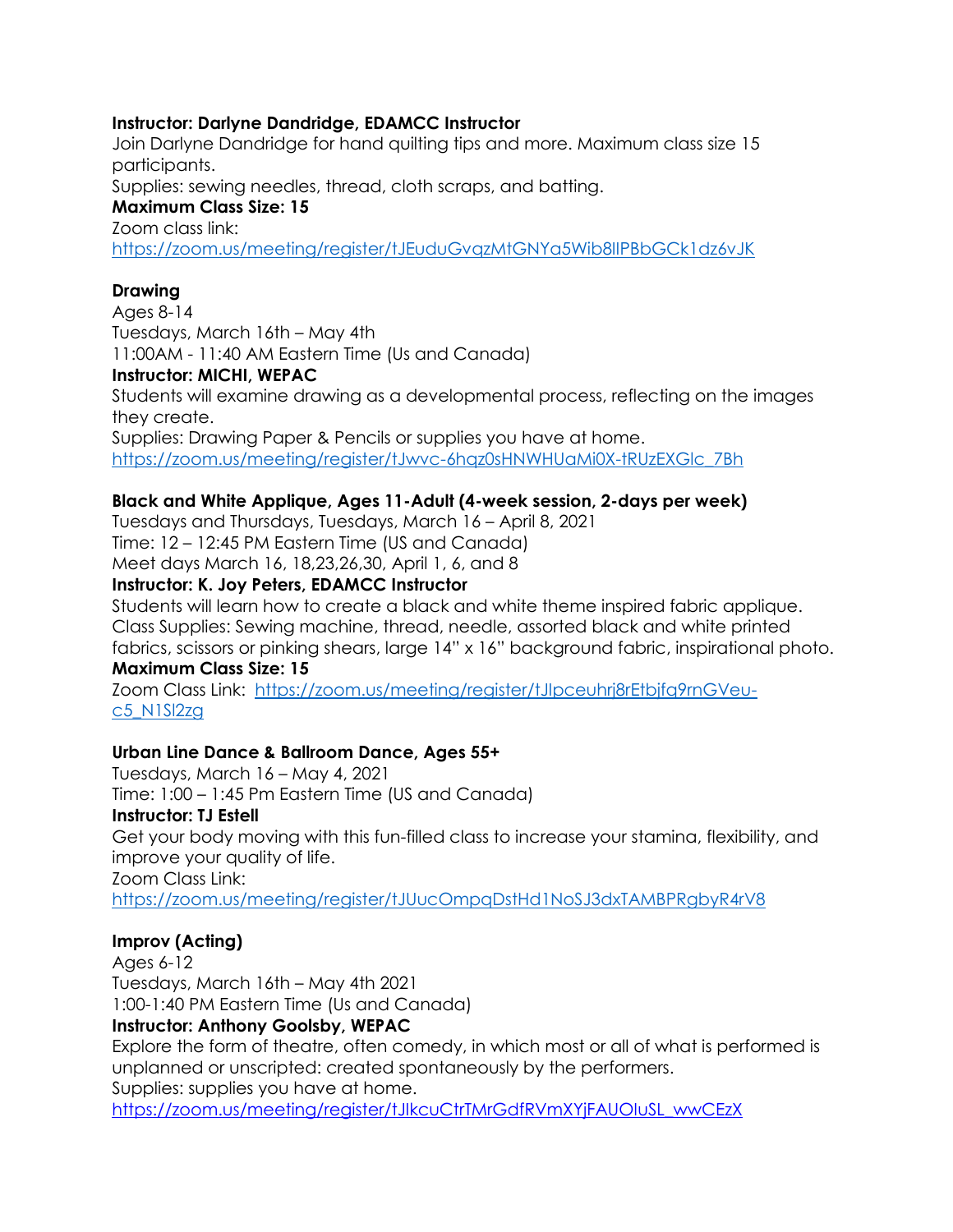#### **Traveling Artists, Adults**

Tuesdays, March 16 – May 04, 2021 2:00 PM – 3:00 PM Eastern Time (Us and Canada) **Instructor: Audrey Hynes Kilinski – Abernathy Arts Center** Class Description: You will travel the world while learning about the art of other cultures. We will explore Japanese origami, Australian Aboriginal painting, Ancient Egyptian masks and German Bauhaus painting. Learn a variety of skills while experimenting with different media! Adult 18+ **Supplies: Acrylic paint Watercolor paint (optional) Graphite pencil, pen, marker Pencil sharpener Paint brushes, a variety of sizes Canson Mixed Media 9x12 paper 98 lb (or any substitute) Canson Watercolor Paper 9x12 140lb (any substitute) A board/canvas for collage Glue Magazine Paper Heavy Weight Color Construction Paper Metal Ruler Scissors Origami paper Cutting mat Exacto knife** Zoom registration link: <https://zoom.us/meeting/register/tJMpcOGhpj0uHdx7Sx4EDKls0vTqbPIzt9Xv>

# **Mixed Media Assemblage, Ages 13- Adults**

Tuesdays, March 16 – May 4, 2021 Time: 2-2:45 PM Eastern Time (US and Canada)

#### **Instructor: Tisha Smith, EDAMCC Arts Education Coordinator**

Class Description: Learn the art of mixed media assemblage as we explore and create to the creative theme of artist Betye Saar. Supplies: Cigar box, copies of old family or present day pictures, buttons, old keys, and any other desired trinkets, mod podge, hot glue gun, hot glue, sharpies, acrylic paints, brushes, clean water, decorative paper (scrapbooking paper), newspaper, and magazines.

Zoom class link[:](https://zoom.us/meeting/register/tJcvcuutqj8uHtVtA-GcUlnX6WIOMf4GytD2) [https://zoom.us/meeting/register/tJcvcuutqj8uHtVtA-](https://zoom.us/meeting/register/tJcvcuutqj8uHtVtA-GcUlnX6WIOMf4GytD2)[GcUlnX6WIOMf4GytD2](https://zoom.us/meeting/register/tJcvcuutqj8uHtVtA-GcUlnX6WIOMf4GytD2)

# **Level 1 Creative movement, Ages 3-6**

March 16 – May 4, 2021

Time: 4 – 4:45 PM Eastern Time (US and Canada)

# **Instructor: Taron Harris, EDAMCC Instructor**

Creative Movement is a joyful way for children to explore movement through music, develop physical skills, channel energy, stimulate imagination and promote creativity.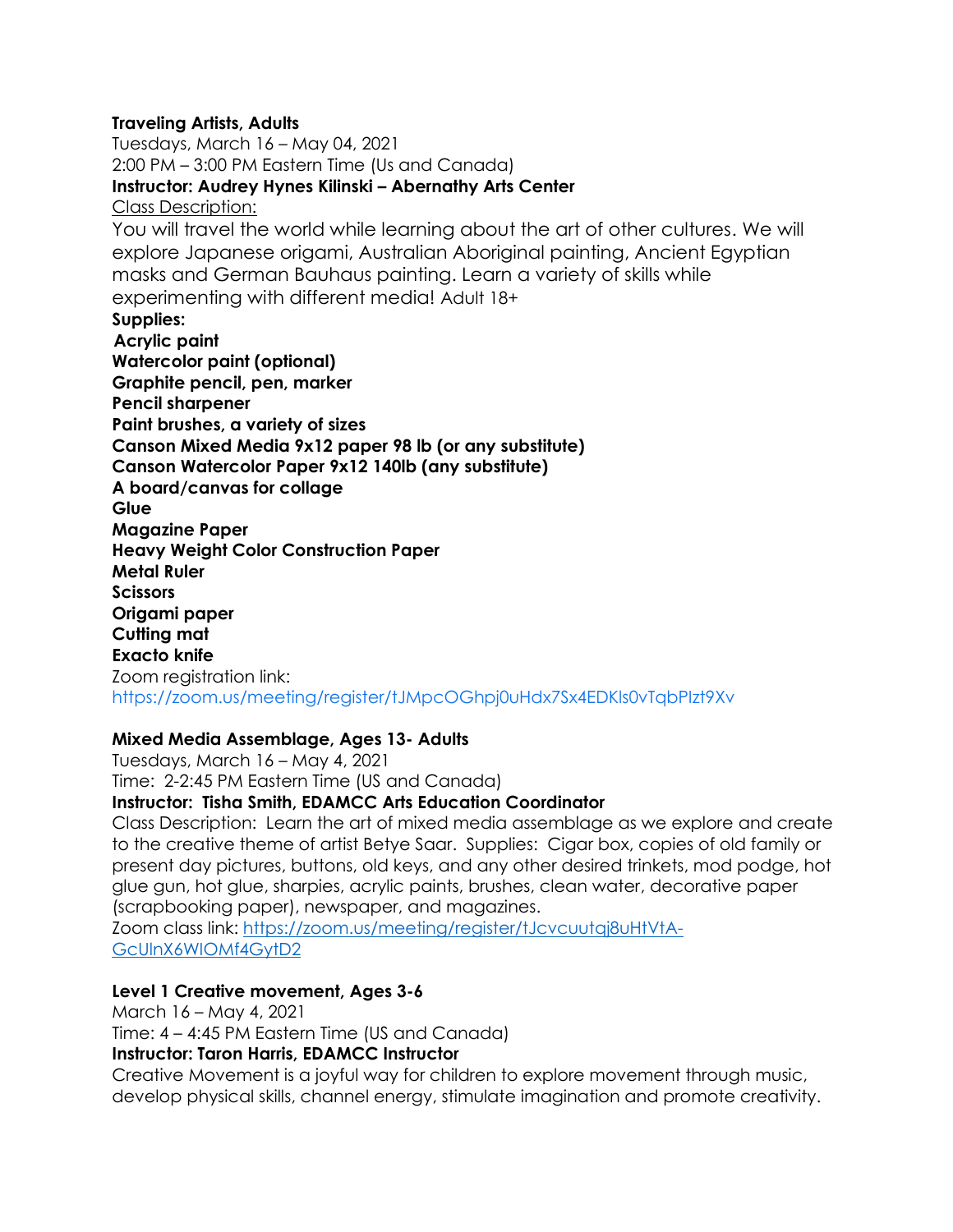Creative movement uses body actions to: communicate an image (the wind), communicate an idea (a journey) or communicate a feeling (strength). Zoom class link: [Tuesdays, https://zoom.us/meeting/register/tJ0qf-](https://zoom.us/meeting/register/tJ0qf-2vqzopHdz2qU7Y0wq49eV6JMLMA1Hd)[2vqzopHdz2qU7Y0wq49eV6JMLMA1Hd](https://zoom.us/meeting/register/tJ0qf-2vqzopHdz2qU7Y0wq49eV6JMLMA1Hd)

# **Mixed Media, Masters, Youth, Ages 6 - 9**

Tuesdays, March 16 – May 04, 2021 4:00 PM – 5:00 PM Eastern Time (Us and Canada) **Instructor: Megan Reeves Williamson – Abernathy Arts Center** Class Description: Join us for a fun class where we explore art in all its variations!

From art history to art science, from experimental techniques to traditional art making processes, this class will do it all!

# **Supplies: Acrylic & watercolor paint & brushes, paper plates, pencil, scissors, markers & crayons, air dry clay (or Play- Doh or model magic), drawing paper, construction paper, white glue, pipe cleaners, coffee filters, tissue paper, oil pastels.**

Zoom registration link: <https://zoom.us/meeting/register/tJEkduyurTssH933vFQwlFMtFrVobkFwHDB3>

# **Improv (Acting)**

Ages 6-12 Tuesdays, March 16th – May 4th 2021 4:30PM-5:20PM Eastern Time (Us and Canada)

#### **Instructor: Anthony Goolsby, WEPAC**

Explore the form of theatre, often comedy, in which most or all of what is performed is unplanned or unscripted: created spontaneously by the performers.

#### **Supplies: supplies you have at home.**

<https://zoom.us/meeting/register/tJEufu6vqjktGtQUr2Pq7-F9BxiHvuHoUfgr>

#### **Teen Drawing Intensive**

Ages 13-17 Tuesdays, March 16th – May 4th 2021 5:30PM-6:30PM Eastern Time (Us and Canada)

#### **Instructor: MICHI. WEPAC**

Advance your skills. This 4 week Teen drawing class focuses on technique, creativity, and a variety of approaches to drawing.

Supplies: Drawing Paper & Pencils or supplies you have at home. <https://zoom.us/meeting/register/tJYtcO6upjwqEtTUto31s8g1bn61kFGEZ9ev>

#### **Musical Theater Dance, Ages 9-13**

Tuesdays, March 16 – May 4, 2021 Time: 6 – 6:45 PM Eastern Time (US and Canada) **Instructor: Taron Harris, EDAMCC Instructor**

This class will consist of jazz technique based in different musical theater styles and music. There will be warm ups across the floors, and combinations to a variety of musicals.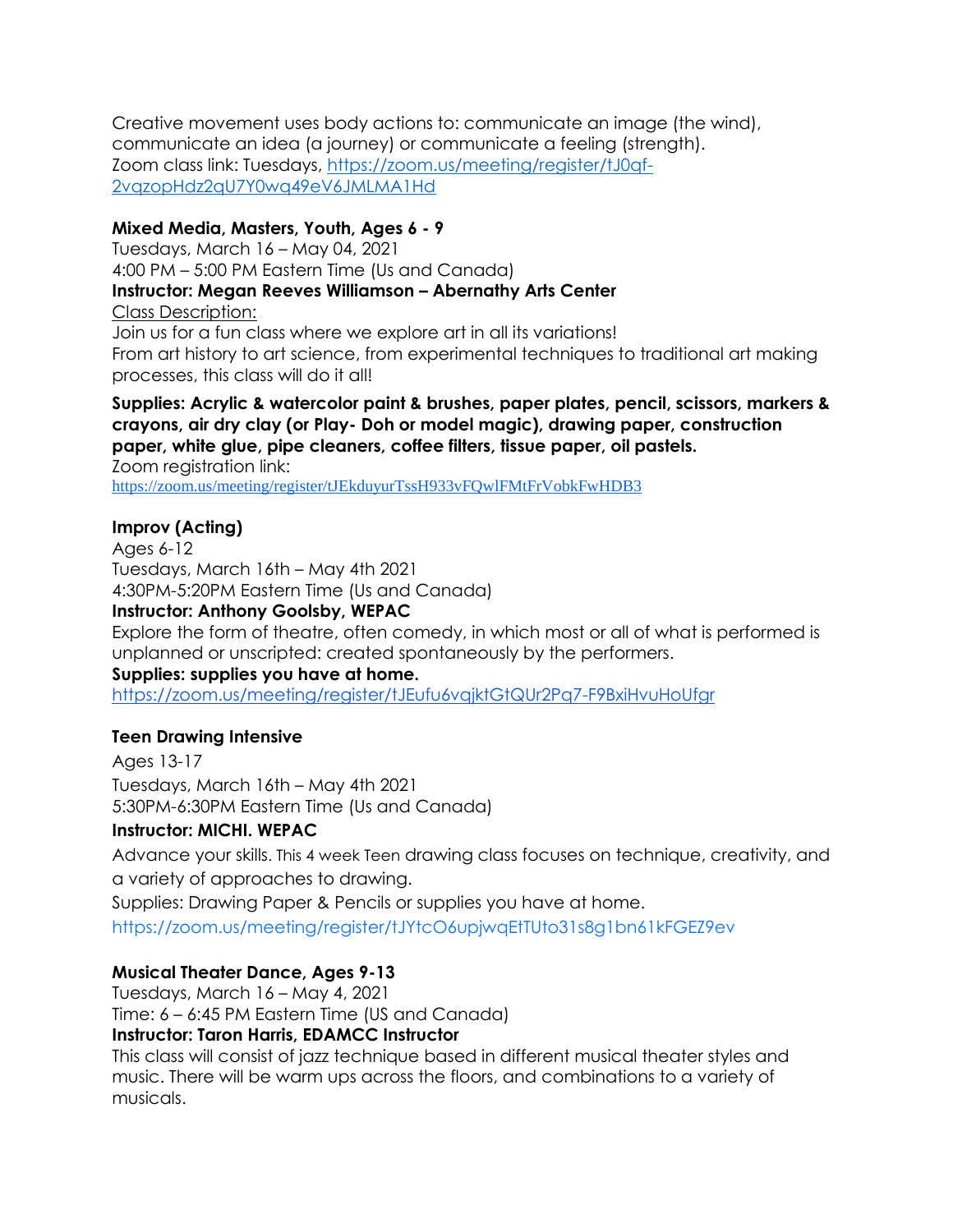Zoom class link[:](https://zoom.us/meeting/register/tJUqdu6trj0rH9BhAEsWek7Vq6LGnuYJAYW2) <https://zoom.us/meeting/register/tJUqdu6trj0rH9BhAEsWek7Vq6LGnuYJAYW2>

# **Perspective Drawing**

Teens & Adults Tuesdays, March 16th – May 4th 2021 6:30pm-7:30pm Eastern Time (Us and Canada)

# **Instructor: MICHI. WEPAC**

This is an introduction to learning how to draw perspective. Students will explore the concepts and skills needed to create drawings that accurately showcase three-dimensional objects.

# **Class supplies: Drawing Paper & Pencils or supplies you have at home.**

<https://zoom.us/meeting/register/tJcqcuiqqjwuG9DDIBjOxwuqdOzdKtWXn5-a>

# **WEDNESDAYS**

# **Discovering Water Mixable Oils**, **Adults**

Wednesdays, March 17 – May 05, 2021 10:00 AM – 11:00 AM Eastern Time (US and Canada)

# **Instructor: Lauren Adams - Abernathy Arts Center**

#### Class Description:

Do you love the working time of oils but hate the toxicity of solvent thinners? Watermixable oils might be the perfect balance for you. These are real oil paints that can be mixed with water, low odor mediums or natural oils. If. You work in a space without good ventilation or are sensitive to solvent thinners and turpentine, water mixable oils can give you a fume-free painting experience! This course covers materials, beginner basics and oil painting methods. Adult 18+

# **Supplies:**

There are many brands to choose from. I like Holbein Duo Aqua, Winsor Newton Artisan, Lukas Berlin, and Grumbacher Max. You can find sets at Dick Blick, Jerry's Artarama and other art supply stores.

# [https://www.liveabout.com/best-water-mixable-oil-paints-4686958](https://urldefense.proofpoint.com/v2/url?u=https-3A__www.liveabout.com_best-2Dwater-2Dmixable-2Doil-2Dpaints-2D4686958&d=DwMFaQ&c=HPJvcKF4Kk5Wqru1T_u_fOsw8NVQVa3gp0ReMdlciXw&r=tkhPO6uEsLfgj1_6RkrM3R3ndoR61hkMsWnjNdPR3gs&m=7jLtoogtc3XVGkkgKtE3WAyudneFqmHIflBW6WWehgM&s=wlTMgFIlaxhF5VXG55_kLLdLB7SQAx3vLRaKCM7ry7U&e=)

# **Suggested oil colors:**

Cadmium Yellow Light or Medium, Yellow Ochre, Cadmium Red Medium, Alizarin Crimson, Ultramarine Blue, Phthalo Blue, Titanium White and Burnt Umber

Variety of 6 and 10-color sets from \$15-\$60:

[https://www.dickblick.com/products/winsor-newton-artisan-water-mixable-oil-paints/](https://urldefense.proofpoint.com/v2/url?u=https-3A__www.dickblick.com_products_winsor-2Dnewton-2Dartisan-2Dwater-2Dmixable-2Doil-2Dpaints_&d=DwMFaQ&c=HPJvcKF4Kk5Wqru1T_u_fOsw8NVQVa3gp0ReMdlciXw&r=tkhPO6uEsLfgj1_6RkrM3R3ndoR61hkMsWnjNdPR3gs&m=7jLtoogtc3XVGkkgKtE3WAyudneFqmHIflBW6WWehgM&s=q7b5qu3m469EPVxtUl2gFwj_H761sR2j7PRoqekNSho&e=)

#### 6-color set for \$21.95

[https://www.dickblick.com/products/royal-talens-cobra-study-water-mixable-oil-colors/](https://urldefense.proofpoint.com/v2/url?u=https-3A__www.dickblick.com_products_royal-2Dtalens-2Dcobra-2Dstudy-2Dwater-2Dmixable-2Doil-2Dcolors_&d=DwMFaQ&c=HPJvcKF4Kk5Wqru1T_u_fOsw8NVQVa3gp0ReMdlciXw&r=tkhPO6uEsLfgj1_6RkrM3R3ndoR61hkMsWnjNdPR3gs&m=7jLtoogtc3XVGkkgKtE3WAyudneFqmHIflBW6WWehgM&s=wYNJlZUYhWql-rQ0rc2Lk4niTYTjmTPQQG99n-6mG-I&e=)

# **Painting Medium:**

I suggest buying mediums specific to water mixable oils.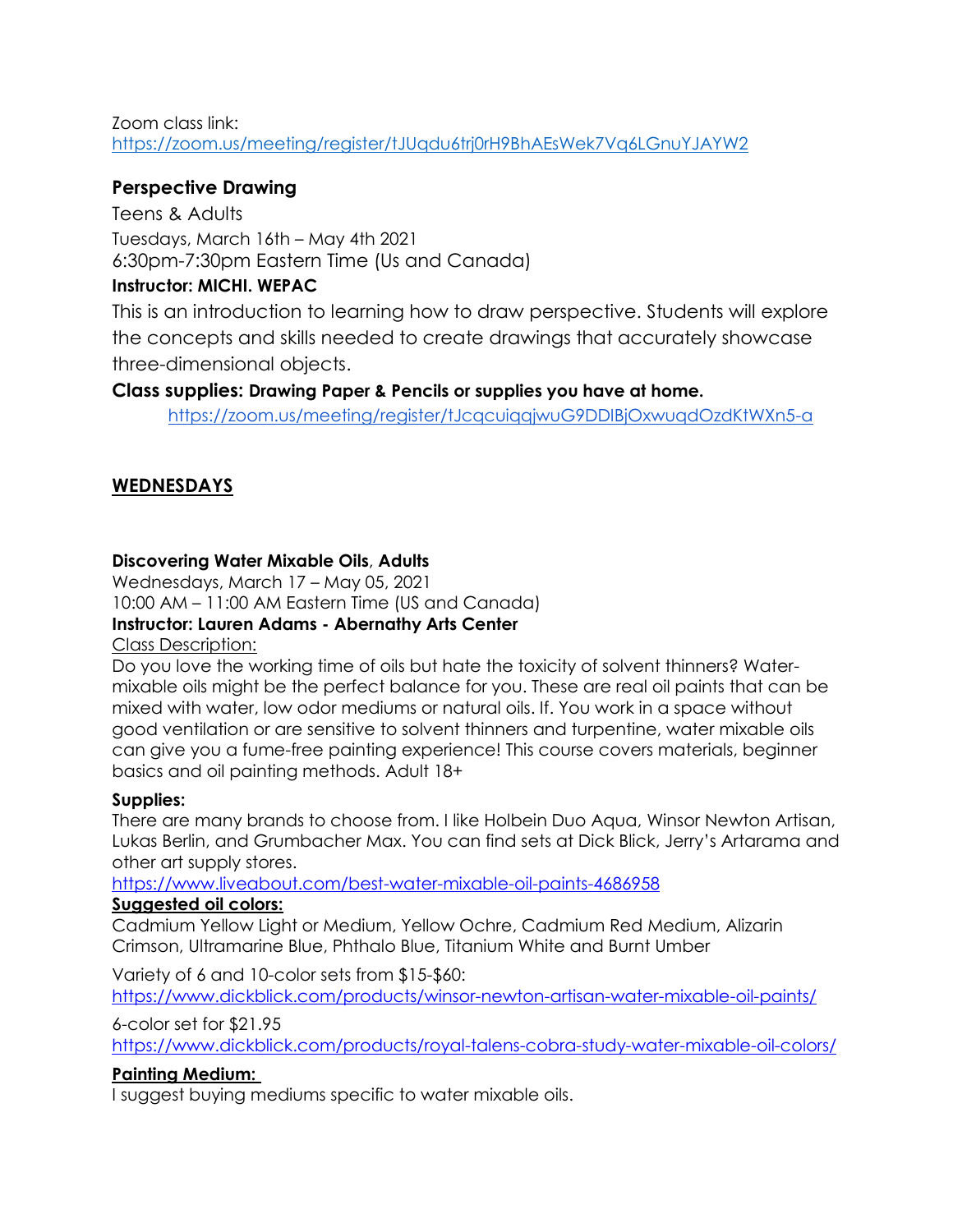1-quick dry medium

2- modified linseed oil or stand oil

Mediums for water mixable oils:

[https://www.dickblick.com/search/?q=water%20mixiable%20oil%20mediums](https://urldefense.proofpoint.com/v2/url?u=https-3A__www.dickblick.com_search_-3Fq-3Dwater-2520mixiable-2520oil-2520mediums&d=DwMFaQ&c=HPJvcKF4Kk5Wqru1T_u_fOsw8NVQVa3gp0ReMdlciXw&r=tkhPO6uEsLfgj1_6RkrM3R3ndoR61hkMsWnjNdPR3gs&m=7jLtoogtc3XVGkkgKtE3WAyudneFqmHIflBW6WWehgM&s=57FjU1vQdiSCrSp-lfReojE5-eBBUQ_W3lPk4smMwAo&e=)

# **Palette cups for medium:**

[https://www.dickblick.com/items/palette-cup-small-double/](https://urldefense.proofpoint.com/v2/url?u=https-3A__www.dickblick.com_items_palette-2Dcup-2Dsmall-2Ddouble_&d=DwMFaQ&c=HPJvcKF4Kk5Wqru1T_u_fOsw8NVQVa3gp0ReMdlciXw&r=tkhPO6uEsLfgj1_6RkrM3R3ndoR61hkMsWnjNdPR3gs&m=7jLtoogtc3XVGkkgKtE3WAyudneFqmHIflBW6WWehgM&s=lgnTIjJuQ89mQYRL9N-dcjit-8bPfriB4QC-gzC7fQg&e=)

2 small glass jars with lids for storing used medium (can be used instead of metal cups also).

# **Brushes:**

You can use Bristle brushes or synthetic brushes with water mixable oils. I do keep my acrylic and oil brushes separate. Have several in a variety of sizes and shapes You can find inexpensive bristle brush sets here:

[https://www.dickblick.com/products/blick-academic-bristle-brushes/](https://urldefense.proofpoint.com/v2/url?u=https-3A__www.dickblick.com_products_blick-2Dacademic-2Dbristle-2Dbrushes_&d=DwMFaQ&c=HPJvcKF4Kk5Wqru1T_u_fOsw8NVQVa3gp0ReMdlciXw&r=tkhPO6uEsLfgj1_6RkrM3R3ndoR61hkMsWnjNdPR3gs&m=7jLtoogtc3XVGkkgKtE3WAyudneFqmHIflBW6WWehgM&s=stlypH7ebFK9PfcNfrAMVPrwelmCpO9p9NrSlvbXOV4&e=)

# **A metal palette/painting knife:**

[https://www.dickblick.com/products/blick-palette-knives-by-rgm/](https://urldefense.proofpoint.com/v2/url?u=https-3A__www.dickblick.com_products_blick-2Dpalette-2Dknives-2Dby-2Drgm_&d=DwMFaQ&c=HPJvcKF4Kk5Wqru1T_u_fOsw8NVQVa3gp0ReMdlciXw&r=tkhPO6uEsLfgj1_6RkrM3R3ndoR61hkMsWnjNdPR3gs&m=7jLtoogtc3XVGkkgKtE3WAyudneFqmHIflBW6WWehgM&s=Xed5JTp349gGiRe3Ypju_nSiEixDeDWejST23kgY9nk&e=) **Disposable or traditional paint palette:** (don't use plastic)

[https://www.dickblick.com/products/new-wave-grey-pad-disposable-palettes/](https://urldefense.proofpoint.com/v2/url?u=https-3A__www.dickblick.com_products_new-2Dwave-2Dgrey-2Dpad-2Ddisposable-2Dpalettes_&d=DwMFaQ&c=HPJvcKF4Kk5Wqru1T_u_fOsw8NVQVa3gp0ReMdlciXw&r=tkhPO6uEsLfgj1_6RkrM3R3ndoR61hkMsWnjNdPR3gs&m=7jLtoogtc3XVGkkgKtE3WAyudneFqmHIflBW6WWehgM&s=Up4xCOqINnKaUoJs_krb8HZt4-gblepjarMhyTZBXGA&e=) **Surfaces:** Stretched canvas, canvas panels, heavy paper (140 lb or higher), etc. no smaller than 11" x 14"

# **Rags or paper towels**

Local Suppliers: Dick Blick in Roswell, Binders in Buckhead or Ponce City Market, and Sam Flax on Northside Dr. Questions? Contact Lauren: [lhapainting@gmail.com](mailto:lhapainting@gmail.com) or [www.ladamsart.com](https://urldefense.proofpoint.com/v2/url?u=http-3A__www.ladamsart.com&d=DwMFaQ&c=HPJvcKF4Kk5Wqru1T_u_fOsw8NVQVa3gp0ReMdlciXw&r=tkhPO6uEsLfgj1_6RkrM3R3ndoR61hkMsWnjNdPR3gs&m=7jLtoogtc3XVGkkgKtE3WAyudneFqmHIflBW6WWehgM&s=HFy8l8l-_zRA4vdXjMyr9G1qJSqm5-9YDvVBat3VAHU&e=) Zoom Registration Link: [https://zoom.us/meeting/register/tJItdO6upz0qHNKdTaLMjGg6ju1cPQhubG\\_v](https://zoom.us/meeting/register/tJItdO6upz0qHNKdTaLMjGg6ju1cPQhubG_v)

# **Ballet Barre for Seniors, Ages 55+**

Wednesdays, March 17 – May 5, 2021 Time: 10 – 10:45 AM Eastern Time (Us and Canada) **Instructor: Dr. Theresa Howard, EDAMCC Instructor** Ballet exercise to help enhance body alignment, posture, strength building, balance, focus and concentration. Zoom class link: https://zoom.us/meeting/register/tJ0sfu6trzIjGtA3qzYGYHe3uLrYRx0QGSt[j](https://zoom.us/meeting/register/tJ0sfu6trzIjGtA3qzYGYHe3uLrYRx0QGStj) <https://zoom.us/meeting/register/tJ0sfu6trzIjGtA3qzYGYHe3uLrYRx0QGStj>

# **Piano/Music Theory, Beginning**

Seniors 55+ & Adults Wednesday, March 17th-May 5th 2021 10:00AM-10:40AM Eastern Time (Us and Canada)

# **Instructor: Rodney Allen, WEPAC**

Students will explore the piano in a group setting and learn basic theory.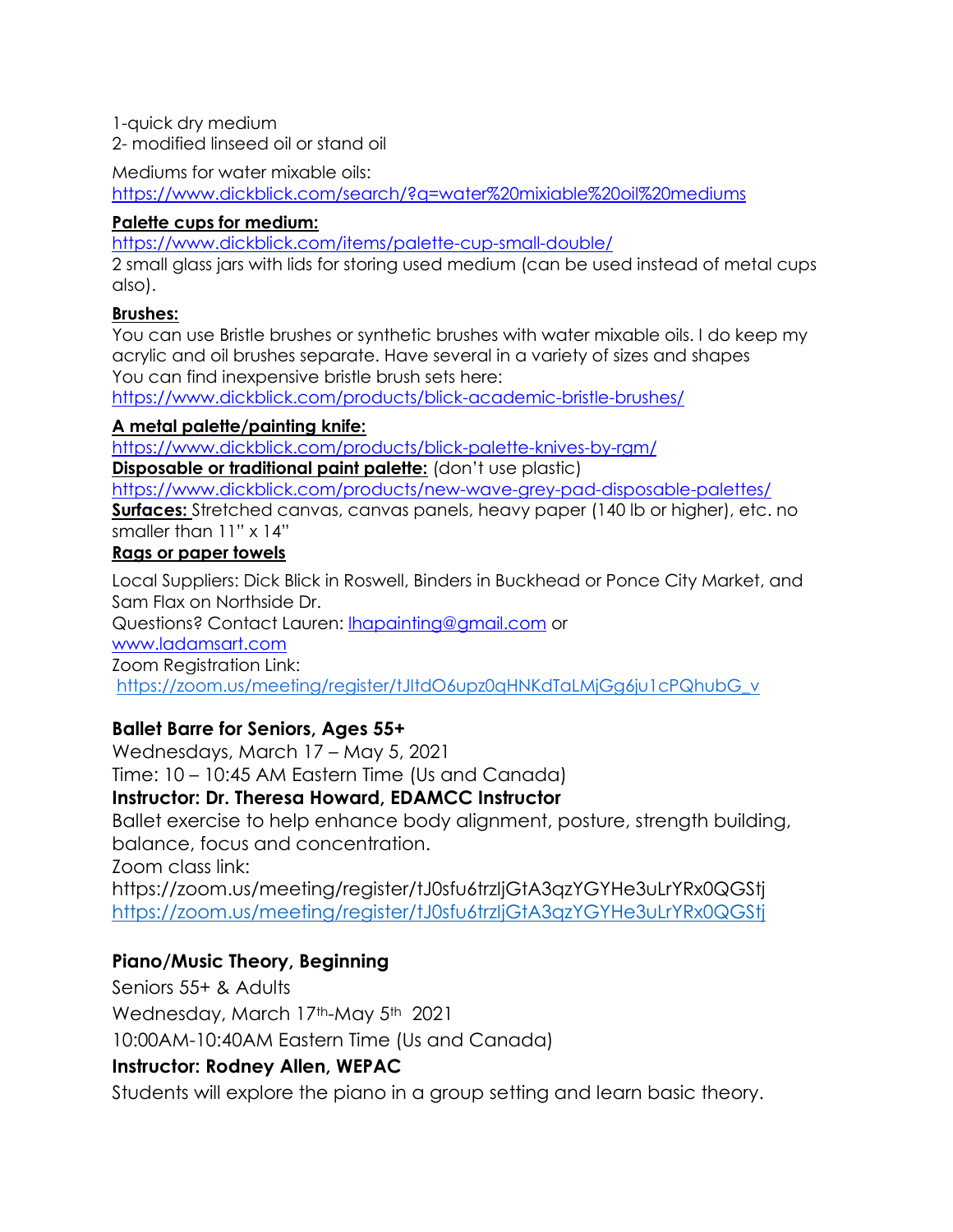# **Supplies: Keyboard or piano**

<https://zoom.us/meeting/register/tJIsf-ugqTMuE9c6mF3NI9eU-2w5ON7lkOAn>

# **Creative Dance Fusion for Seniors, Ages 55+**

Wednesdays, March 17 – May 5, 2021 Time: 11:00 – 11:45 AM Eastern Time (Us and Canada) **Instructor: Dr. Theresa Howard, EDAMCC Instructor** A fun and amazing movement/dance experience of creative modern, lyrical, jazz, afro beat, salsa style, and belly dance moves. Zoom class link[:](https://zoom.us/meeting/register/tJ0kcOuspjMqH9esQ8LaydLjKBACJ-Uxwa7m) <https://zoom.us/meeting/register/tJ0kcOuspjMqH9esQ8LaydLjKBACJ-Uxwa7m>

# **Piano/Music Theory, Intermediate, Adult**

Seniors 55+ & Adults Wednesday, March 17th-May 5th 2021 11:00AM-11:40AM Eastern Time (Us and Canada)

# **Instructor: Rodney Allen, WEPAC**

Students will explore the piano in a group setting and learn basic theory.

# **Supplies: Keyboard or piano**

<https://zoom.us/meeting/register/tJAkc-CsqTItGdeRfDol8Yis9YixTude7BuP>

# **Mixed Media Exploration**

Seniors 55+ & Adults Wednesday, March 17th-May 5th 2021 12:00pm-12:40pm Eastern Time (Us and Canada)

# **Instructor: Brett Callero, WEPAC**

Students will be encouraged to combine the use of familiar and unfamiliar media in order to explore alternative creative methods.

**Supplies: supplies from home; paint, canvas, colored pencils, newspaper….etc.**

[https://zoom.us/meeting/register/tJMpf-qqpjsvH9FhnrKIGITb\\_mj\\_44fBtg5U](https://zoom.us/meeting/register/tJMpf-qqpjsvH9FhnrKIGITb_mj_44fBtg5U)

# **Art Journaling and Mixed-Media, Adults**

Wednesdays, March 17 – May 05, 2021 1:00 PM –2:00 PM Eastern Time (US and Canada) **Instructor: Gwen Wong - Abernathy Arts Center** Class Description:

Art Journaling combines your writing with visuals as a form of self-expression. This will be your personal space to express ideas and explore thoughts. You'll learn new skills and combine them to explore your own creative journey. Draw, paint, scribble, stamp, and collage your way through weekly exercises that will inspire you to create a visual language. Sign up and together we will begin building journals and creating something special.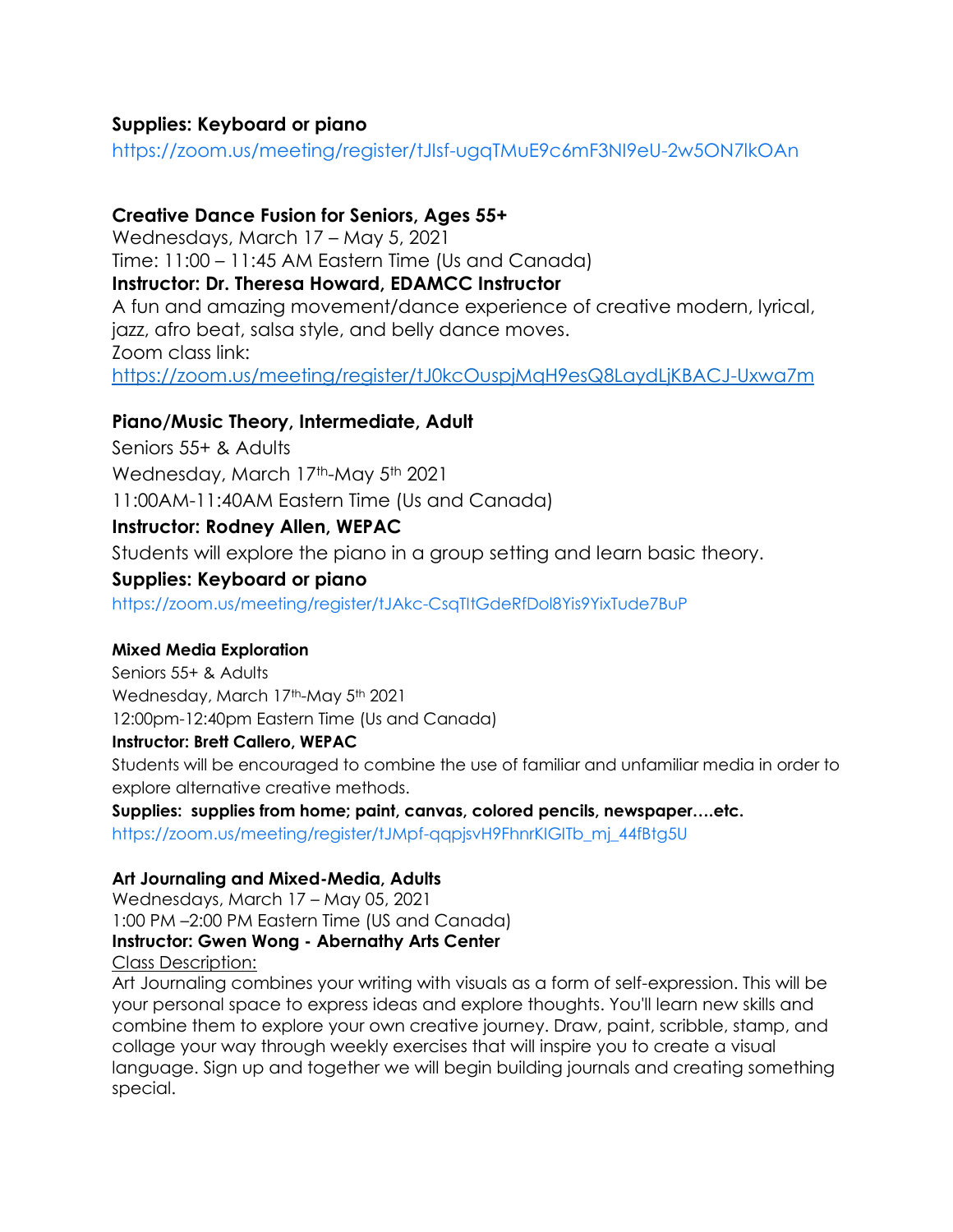**Supplies: The instructor will go over supplies and selecting supplies in the first class. Paper to make your journal - size and number of sheets is up to you (you can also purchase a journal); 5 x7 or 6 x 8 is a good size And additional paper - pattered, colors Gluestick, glue Paint - watercolor, acrylic, stamp pads, ink - whatever you have, in variuos colors Papertowels Container for water Brushes - round, flat various sizes Spraybottle Magazines or images, pictures for collage - you'll be collecting as we go \*\*OPTIONAL - but keep in mind. You can also collect other things like leaves, twigs, buttons, corks, washi tape, patterned paper, gel medium/modge podge You will be scavenging your house for additional supplies** Zoom Registration Link: <https://zoom.us/meeting/register/tJcvcemgpz4oEt00RKcqn6YADtW0LXuKHNfi>

# **Printmaking: Gelli Plate Monoprinting, 4-week session, Ages 12-Adult**

Wednesdays, **March 17 – April 7, 2021**

Time: 1 – 1:45 PM Eastern Time (US and Canada)

#### **Instructor: Jess Hill, EDAMCC Instructor**

Class description: Gelli Plate Monoprinting is an experimental class. Students will learn how to use a Gelli plate to produce several one of a kind printed pieces. This printing technique is great for card making or backgrounds for other art projects.

Supplies[:](https://www.amazon.com/Gelli-Arts-Stamping-Printing-Container/dp/B075NQWDRF/ref=sr_1_5?crid=2P8IQQSLF21LQ&dchild=1&keywords=gelli+plate+kit&qid=1613089167&sprefix=gelli+%2Caps%2C291&sr=8-5) [Gelli Arts Stamping and Printing Kit from Amazon.](https://www.amazon.com/Gelli-Arts-Stamping-Printing-Container/dp/B075NQWDRF/ref=sr_1_5?crid=2P8IQQSLF21LQ&dchild=1&keywords=gelli+plate+kit&qid=1613089167&sprefix=gelli+%2Caps%2C291&sr=8-5)(The Kit comes with (3) 1 oz. tubes of acrylic paint (red, yellow, blue), you may purchase white and any other paint colors according to your preference, stencils (letters, pictures, patterns), sponges,

brushes, 12 sheets of card stock paper or a heavier weighted paper

Optional supplies: Scraps of fabric and Bubble wrap

Zoom class link[:](https://zoom.us/meeting/register/tJMpd-yuqz4vGtHAicr5RX_ltraWGHUXA1mf) [https://zoom.us/meeting/register/tJMpd](https://zoom.us/meeting/register/tJMpd-yuqz4vGtHAicr5RX_ltraWGHUXA1mf)[yuqz4vGtHAicr5RX\\_ltraWGHUXA1mf](https://zoom.us/meeting/register/tJMpd-yuqz4vGtHAicr5RX_ltraWGHUXA1mf)

# **Printmaking: Spirit Animal Printing, 4-week session, Ages 18-Adult**

**Wednesdays, April 14 – May 5, 2021**

Time: 1 – 1:45 PM Eastern Time (US and Canada)

# **Instructor: Jess Hill, EDAMCC Instructor**

Class description: This class is a traditional relief printmaking class. Students will learn how to carve a relief print. Students will draw and carve a spirit animal of their choosing on a wood or linoleum block and then handprint on paper or fabric.

Supplies: 10 x 10 or 12 x 12 linoleum or wood block, paper and or fabric, Brayer, Lino cutter carving tools (5 cutters), acrylic paint or speedball block printing ink (black).

Supplies can be purchased from local art supply retailer or Amazon.com.

Zoom class link[:](https://zoom.us/meeting/register/tJIlf-6tqz0pH9cfohaosEfcXrXJCWYcjkHs) [https://zoom.us/meeting/register/tJIlf-](https://zoom.us/meeting/register/tJIlf-6tqz0pH9cfohaosEfcXrXJCWYcjkHs)[6tqz0pH9cfohaosEfcXrXJCWYcjkHs](https://zoom.us/meeting/register/tJIlf-6tqz0pH9cfohaosEfcXrXJCWYcjkHs)

# **Yoga**

Seniors 55+ & Adults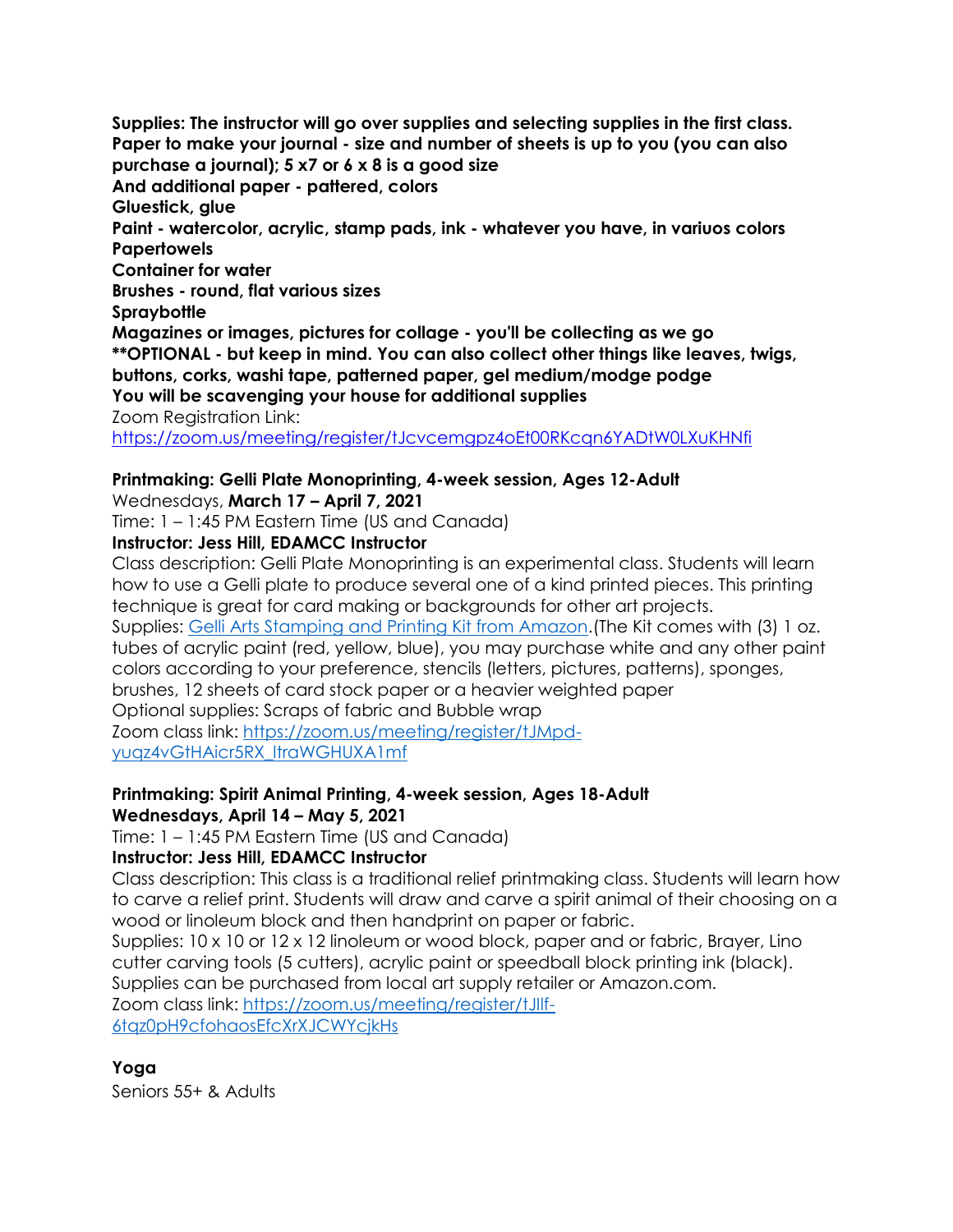Wednesday, March 17th-May 5th 2021

1:00PM- 2:00PM Eastern Time (Us and Canada)

# **Instructor: Ragenia Waddada, WEPAC**

A class for beginners and all levels of yogis who seek to deeply relax their body, center their minds, & cultivate a personal sense of inner peace.

# **Supplies: towel or yoga mat.**

<https://zoom.us/meeting/register/tJEsduyuqD0tGdSLEf5jlMaZbEpuYfWgTcE7>

# **Painting with Watercolor, Ages 16- Adult**

Wednesdays, March 17 – May 5, 2021

Time: 2- 2:45 PM Eastern Time (Us and Canada)

# **Instructor: Tisha Smith, EDAMCC Arts Education Coordinator**

Class Description: In this course, students will learn the basic elements and principles of water color painting and how to add various mixed media techniques to achieve unique compositions and designs. Maximum 15 participants.

**Supplies:** Watercolor paper, water color paints (liquids and cakes), watercolor pencils, permanent ink pens (various colors), brushes, painters tape, pencil, ruler, clip board, two small containers for water to clean brushes, clean water, paint tray with wells, and paper towels.

Zoom Link: [https://zoom.us/meeting/register/tJElcuCvqDgoGNbrsjL7\\_XD4cBfpI7ymkc0L](https://zoom.us/meeting/register/tJElcuCvqDgoGNbrsjL7_XD4cBfpI7ymkc0L)

# **Virtual Piano Lab Level I (Beginners), 4-week session, All Ages Youth and Adults**

Wednesdays March 17 – April 7, 2021 Time: 3 – 3:45 PM Eastern Time (US and Canada) **Instructor: Gwendolyn Welch, EDAMCC Instructor**

# **PLEASE READ CLASS DESCRIPTION**

This class is for the novice or a young/older beginner with no or little piano skills. Have fun learning to play the piano using beginning methods, techniques to play, learn, and understand the keyboard in a very short time. All ages are welcome. Students ages 10 and younger must be supervised by an adult for every lesson, know how to read the alphabets, and count to ten. Maximum participants 15.

Class supplies: Instructor will provide information on class materials, home piano or download Real Piano

Google Play Link[:](https://play.google.com/store/apps/details?id=com.bilkon.easypiano&hl=en_US&gl=US)

[https://play.google.com/store/apps/details?id=com.bilkon.easypiano&hl=en\\_US&gl=US](https://play.google.com/store/apps/details?id=com.bilkon.easypiano&hl=en_US&gl=US) IPhone Link: <https://apps.apple.com/us/app/real-piano-lite/id400679199> Zoom class link[:](https://zoom.us/meeting/register/tJUkcu-vrjovG9Ue11gFXnCjSfrBXjOzKwMm) [https://zoom.us/meeting/register/tJUkcu](https://zoom.us/meeting/register/tJUkcu-vrjovG9Ue11gFXnCjSfrBXjOzKwMm)[vrjovG9Ue11gFXnCjSfrBXjOzKwMm](https://zoom.us/meeting/register/tJUkcu-vrjovG9Ue11gFXnCjSfrBXjOzKwMm)

# **Painting, Watercolor Exploration, Adults**

Wednesdays, March 17 – May 05, 2021 4:00 PM – 5:00 PM Eastern Time (US and Canada) **Instructor: Gwen Wong - Abernathy Arts Center** Class Description:

This class is for beginners and those who wish to improve their skills. You'll learn how to choose the best materials to get you started. We will cover line drawing and essential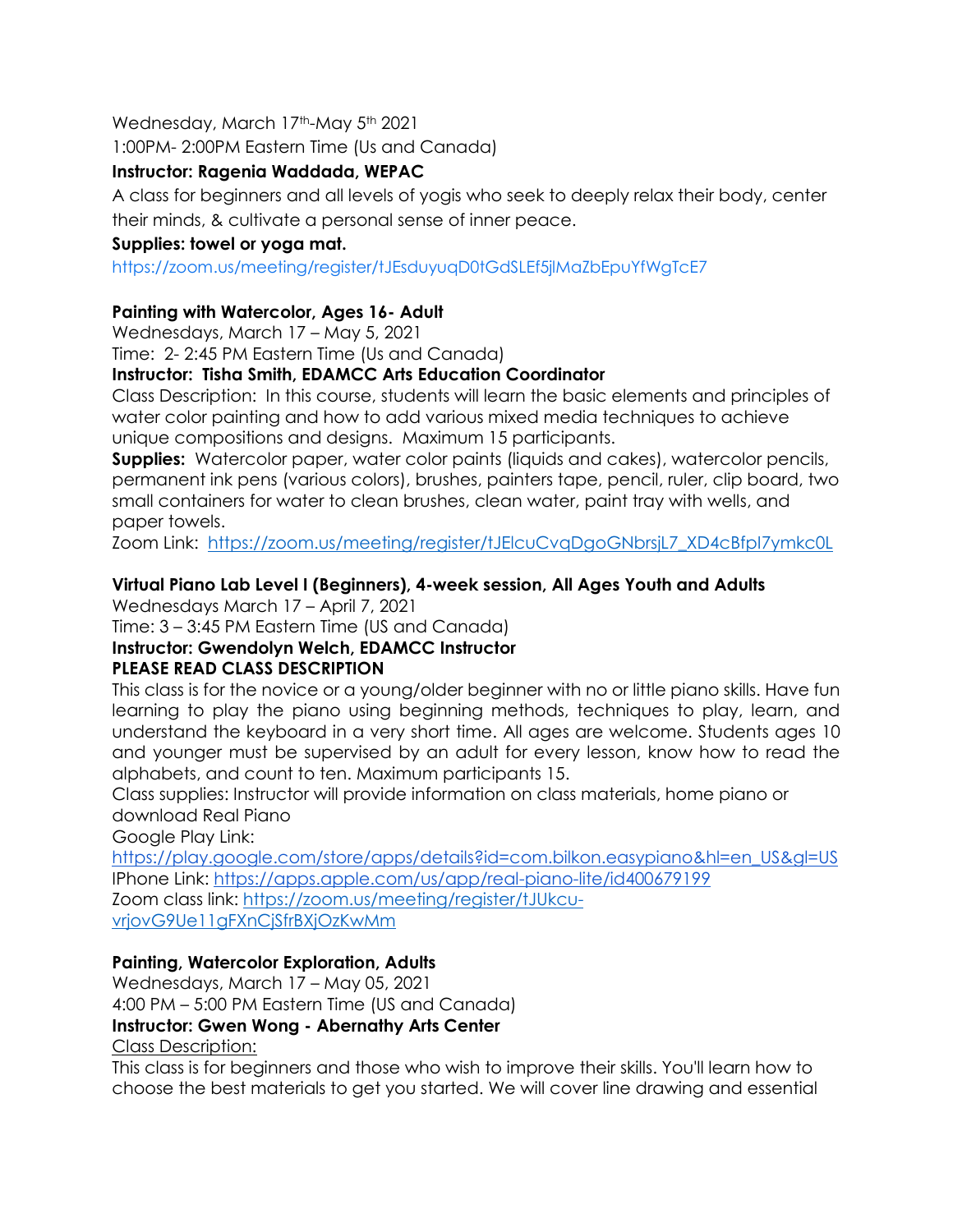techniques for various kinds of painting. Week after week we will apply a different technique to a different subject. Adult 18+

**Supplies: The instructor will go over supplies and selecting supplies in the first class. Watercolor paper - pad or loose sheets, I prefer smooth, large sheets can be torn down, we will work no larger than 8.5 x 11 Watercolor brushes - 2 round one small (0,1,2) one larger (4,6,8) 2 containers for water Paper towels Artist tape Spray bottle for water Board to mount paper 9 x 12 or larger Watercolor - palette of colors or various tubes - colors you like \*\*we may add somethings but they will be household things that you would normally have**

Zoom Registration Link: [https://zoom.us/meeting/register/tJwodOmoqDopE9C\\_zw0bEJppHlsoUwPIZWyr](https://zoom.us/meeting/register/tJwodOmoqDopE9C_zw0bEJppHlsoUwPIZWyr)

#### **Virtual Piano Lab Level 3 (Intermediate), 4-week session, All Ages Youth and Adults Wednesdays, April 14 – May 5, 2021**

Time: 4– 4:45 PM Eastern Time (US and Canada)

# **Instructor: Gwendolyn Welch, EDAMCC Instructor**

# **PLEASE READ CLASS DESCRIPTION**

This class is for a young/older intermediate student who is not a beginner and would like to continue to practice and increase their proficiency in playing the piano. Students will play the piano using methods, techniques, and skills to strengthen their understanding of the keyboard in a very short time. All ages and returning students are welcome. Students ages 10 and younger must be supervised by an adult for every lesson. All students must know how to read music. Maximum participants 15.

Class supplies: Instructor will provide information on class materials, home piano or download Real Piano

Google Play Link[:](https://play.google.com/store/apps/details?id=com.bilkon.easypiano&hl=en_US&gl=US)

[https://play.google.com/store/apps/details?id=com.bilkon.easypiano&hl=en\\_US&gl=US](https://play.google.com/store/apps/details?id=com.bilkon.easypiano&hl=en_US&gl=US) IPhone Link: <https://apps.apple.com/us/app/real-piano-lite/id400679199> Zoom class link[:](https://zoom.us/meeting/register/tJYscO2oqD8vHNVChTBWf7k8W9DZlmBDrXFo)

<https://zoom.us/meeting/register/tJYscO2oqD8vHNVChTBWf7k8W9DZlmBDrXFo>

# **Drawing, Beginning**

**Adults** 

Wednesday, March 17th-May 5th 2021

**5:30PM-6:15PM** Eastern Time (Us and Canada)

# **Instructor: MICHI, WEPAC**

This is a next level drawing class for students who have taken our beginner course. Students will utilize concepts and fundamentals learned in the beginning class to advance their drawing skills.

[https://zoom.us/meeting/register/tJwpce2spj8pHNwbSuPBOwrQyj4pme5r7zO\\_](https://zoom.us/meeting/register/tJwpce2spj8pHNwbSuPBOwrQyj4pme5r7zO_)

**Plant-based Cooking, Ages 16- Adult**

Wednesdays, March 17 – May 5, 2021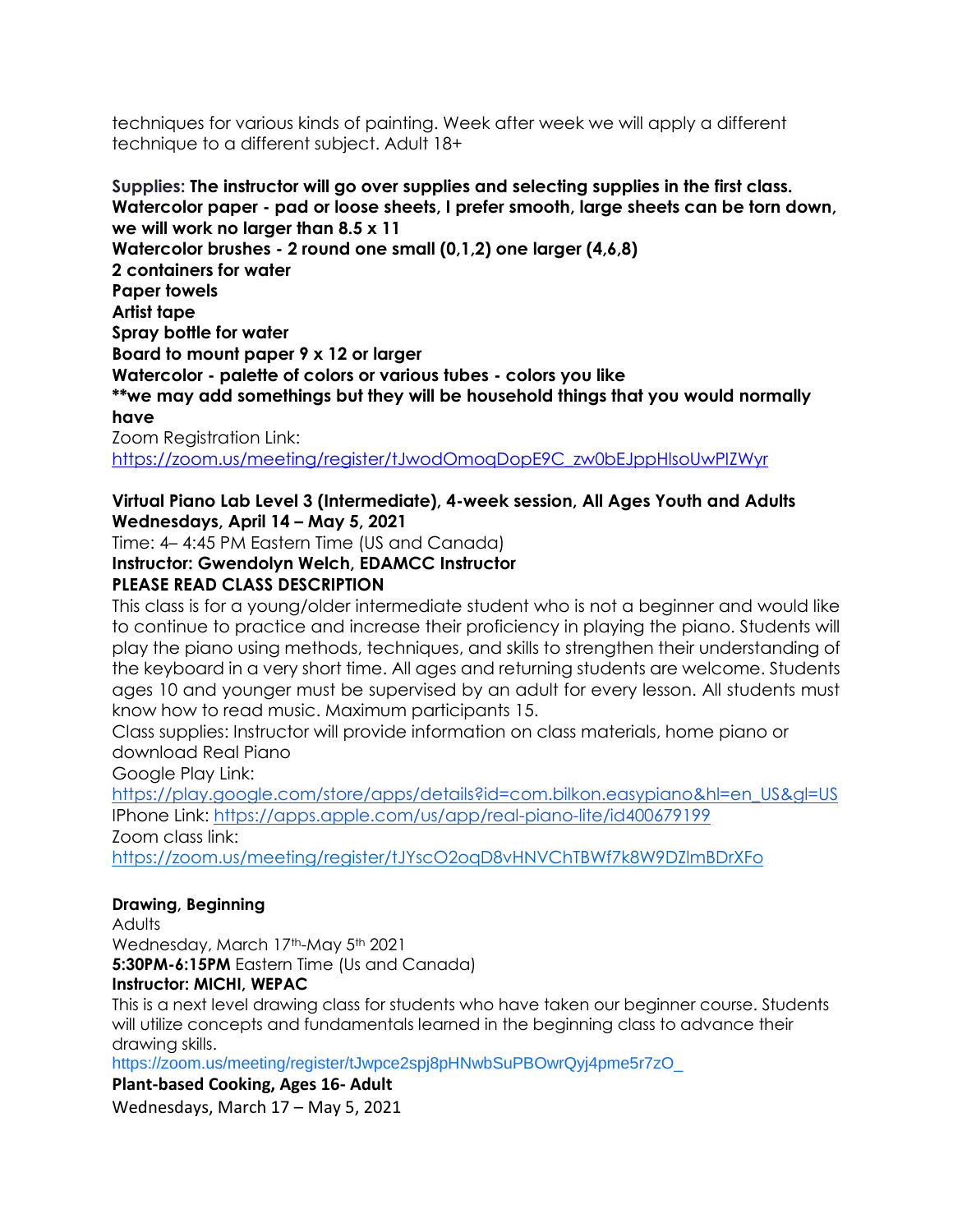Time: 6:00- 6:45 PM Eastern Time (US and Canada)

# **Instructor: Brooke Brimm, EDAMCC Instructor**

Class Description: This class will provide students with basic knowledge of how to buy, eat, and cook Homestyle plant-based dishes. Brooke Brimm is the Founder of Facebook group with over 80K members Http://facebook.com/groups/vegansoulfood. She has been living a plantdominant lifestyle since 1991.The Author of a Recipe Guide: Vegan Soul Food Holiday Recipe Guide, which can be found on Amazon. [https://www.amazon.com/Vegan-Soul-Holiday-Recipe-](https://webmail.fultoncountyga.gov/owa/redir.aspx?REF=AMZyojpWaN0Eca6IhcEhvr6r5eWuUIs3Ph-krAmV6u4r4fWNb4rYCAFodHRwczovL3VybGRlZmVuc2UucHJvb2Zwb2ludC5jb20vdjIvdXJsP3U9aHR0cHMtM0FfX3d3dy5hbWF6b24uY29tX1ZlZ2FuLTJEU291bC0yREhvbGlkYXktMkRSZWNpcGUtMkRHdWlkZV9kcF8xOTQ4NDg3MDQ3X3JlZi0zRHNyLTVGMS01RjMtM0ZkY2hpbGQtM0QxLTI2a2V5d29yZHMtM0Ricm9va2UtMkJicmltbS0yNnFpZC0zRDE2MDI3OTY1NjAtMjZzci0zRDgtMkQzJmQ9RHdRR2FRJmM9SFBKdmNLRjRLazVXcXJ1MVRfdV9mT3N3OE5WUVZhM2dwMFJlTWRsY2lYdyZyPW1yQmF4N09KLVU3cHlHTXgyaE95OTF5dEsxSk1QdUlJOFhkbFRuS1pKWG8mbT1lZVYycmpqaGhEYXNLNHZPUlVNQ3hlRDBhbHhkc3VobDhSTFNmQkM0QWJJJnM9X09RWlhzSWc0Y05zREVYTHowNW14X2NsR3JmTHR2ZnhxUDdZbWMya0k3TSZlPQ..)[Guide/dp/1948487047/ref=sr\\_1\\_3?dchild=1&keywords=brooke+brimm&qid=1602796560&sr=](https://webmail.fultoncountyga.gov/owa/redir.aspx?REF=AMZyojpWaN0Eca6IhcEhvr6r5eWuUIs3Ph-krAmV6u4r4fWNb4rYCAFodHRwczovL3VybGRlZmVuc2UucHJvb2Zwb2ludC5jb20vdjIvdXJsP3U9aHR0cHMtM0FfX3d3dy5hbWF6b24uY29tX1ZlZ2FuLTJEU291bC0yREhvbGlkYXktMkRSZWNpcGUtMkRHdWlkZV9kcF8xOTQ4NDg3MDQ3X3JlZi0zRHNyLTVGMS01RjMtM0ZkY2hpbGQtM0QxLTI2a2V5d29yZHMtM0Ricm9va2UtMkJicmltbS0yNnFpZC0zRDE2MDI3OTY1NjAtMjZzci0zRDgtMkQzJmQ9RHdRR2FRJmM9SFBKdmNLRjRLazVXcXJ1MVRfdV9mT3N3OE5WUVZhM2dwMFJlTWRsY2lYdyZyPW1yQmF4N09KLVU3cHlHTXgyaE95OTF5dEsxSk1QdUlJOFhkbFRuS1pKWG8mbT1lZVYycmpqaGhEYXNLNHZPUlVNQ3hlRDBhbHhkc3VobDhSTFNmQkM0QWJJJnM9X09RWlhzSWc0Y05zREVYTHowNW14X2NsR3JmTHR2ZnhxUDdZbWMya0k3TSZlPQ..) [8-3](https://webmail.fultoncountyga.gov/owa/redir.aspx?REF=AMZyojpWaN0Eca6IhcEhvr6r5eWuUIs3Ph-krAmV6u4r4fWNb4rYCAFodHRwczovL3VybGRlZmVuc2UucHJvb2Zwb2ludC5jb20vdjIvdXJsP3U9aHR0cHMtM0FfX3d3dy5hbWF6b24uY29tX1ZlZ2FuLTJEU291bC0yREhvbGlkYXktMkRSZWNpcGUtMkRHdWlkZV9kcF8xOTQ4NDg3MDQ3X3JlZi0zRHNyLTVGMS01RjMtM0ZkY2hpbGQtM0QxLTI2a2V5d29yZHMtM0Ricm9va2UtMkJicmltbS0yNnFpZC0zRDE2MDI3OTY1NjAtMjZzci0zRDgtMkQzJmQ9RHdRR2FRJmM9SFBKdmNLRjRLazVXcXJ1MVRfdV9mT3N3OE5WUVZhM2dwMFJlTWRsY2lYdyZyPW1yQmF4N09KLVU3cHlHTXgyaE95OTF5dEsxSk1QdUlJOFhkbFRuS1pKWG8mbT1lZVYycmpqaGhEYXNLNHZPUlVNQ3hlRDBhbHhkc3VobDhSTFNmQkM0QWJJJnM9X09RWlhzSWc0Y05zREVYTHowNW14X2NsR3JmTHR2ZnhxUDdZbWMya0k3TSZlPQ..) Brooke will give step-by-step instructions on how to take dishes from the guide and other dishes from start to finish. Maximum participants 15.

Zoom class link[:](https://zoom.us/meeting/register/tJUqc-CvqTwiEtZb8a019CfV-r-dHPcQ7clh) <https://zoom.us/meeting/register/tJUqc-CvqTwiEtZb8a019CfV-r-dHPcQ7clh>

# **Drawing, Intermediate**

**Adults** Wednesday, March 17th-May 5th 2021 6:30PM-7:00PM Eastern Time (Us and Canada) **Instructor: MICHI, WEPAC**

This 8 week Introduction to drawing class for adults who want to learn how to draw; class focuses on technique, creativity, and the fundamentals of drawing. https://zoom.us/meeting/register/tJYsc-yqrjkpGdBsuiG-TC6-DboPCfcZ84NP

# **THURSDAYS**

# **Acrylics, Adult**

Thursday, March 18 – May 06, 2021 10:00 AM – 11:00 AM Eastern Time (US and Canada) **Instructor: Carolyn Rose - Abernathy Arts Center**

Class Description:

Join us while we learn about the basic techniques of acrylic painting in this all levels step by step class. We will apply the fundamentals of color and light to a variety of subjects. Learn the proper use of brushes, pigments, and preparation of surfaces. Adult 18+

#### **Supplies:**

**Paints: Titanium White, Ivory Black, Cadmium Yellow, Lemon Yellow, Cadmium Red, Alizarin Crimson, Windsor or Dioxine Violet, Ultramarine Blue, Cerulean Blue, Turquoise, Sap or Light Green, Viridian Green, Yellow Ochre, Burnt Sienna**

**Optional: Orange, Permanent Rose, Phylo Turquoise, Burnt Umber**

**\*Palette: My preference is a plastic Masterson Palette holder with white palette paper that fits inside. If you choose gray paper to fit inside the holder, that is up to you. Palette**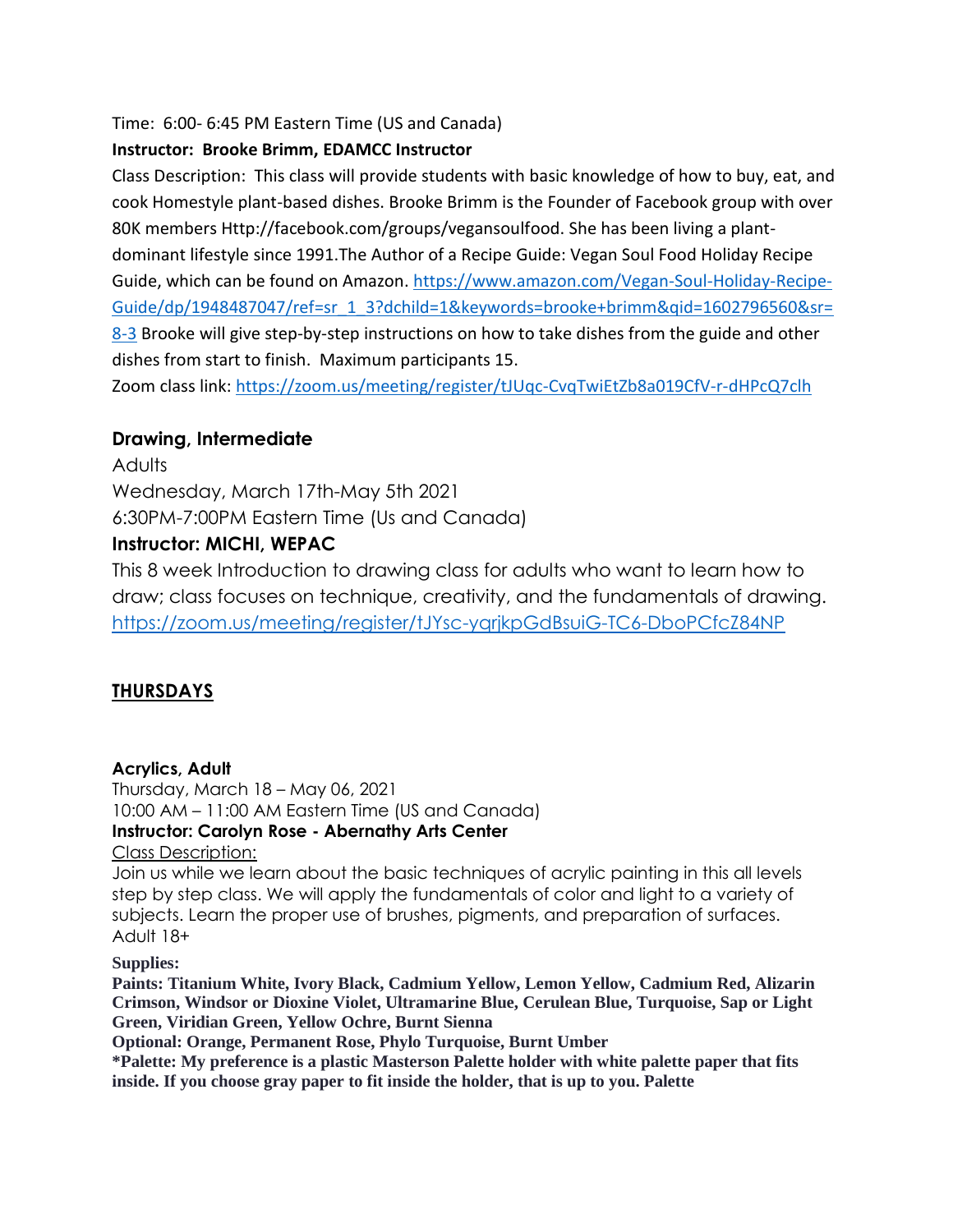**paper with a thumb hole in it for acrylic painters can get messy.**

**\*Ten Canvases (your choice)**

**Either 11 x 14 or 11 x 18 (I would not go smaller than that) It would be good to tone the canvases prior to work with light coat of neutral paint. This is not required. Towards the end of the sessions, we will be using two canvases that will be toned in black.**

**\*Brushes: Since this work will predominantly be smaller in scale, you won't need Size 10 brushes at all, except perhaps to tone the canvases. Filberts and Flathead brushes from Size 3 to Size 7 will be fine. You will need a good Fan Brush to smooth some edges.**

**\* Acrylic Medium (this can make the paint smooth better and is less likely to dry so quickly)**

**\* Two containers for water. Your water needs to be cleaned as we paint. Two containers can save you time.**

**\* paper towels**

**\*Optional: an Easel – a table Easel is perfectly fine and so is a stand up full length Easel. There are plenty of people who paint with the canvas flat. This choice is yours. But I do recommend an Easel. It's better for your back.**

Zoom Registration Link:

[https://zoom.us/meeting/register/tJYkfuypqD4qEtfcNcT8jrnmeEV0Bg-9\\_5gp](https://zoom.us/meeting/register/tJYkfuypqD4qEtfcNcT8jrnmeEV0Bg-9_5gp)

# **Black and White Applique, Ages 11-Adult (4-week session, 2-days per week)**

Tuesdays and Thursdays, March 16 – April 8, 2021

Time: 12 – 12:45 PM Eastern Time (US and Canada)

**Meet days March 16, 18,23,26,30, April 1, 6, and 8**

#### **Instructor: K. Joy Peters, EDAMCC Instructor**

Students will learn how to create a black and white theme inspired fabric applique. **Class Supplies**: Sewing machine, thread, needle, assorted black and white printed fabrics, scissors or pinking shears, large 14" x 16" background fabric, inspirational photo.

# **Maximum Class Size: 15**

Zoom Class Link:

[https://zoom.us/meeting/register/tJIpceuhrj8rEtbjfq9rnGVeu-c5\\_N1Sl2zg](https://zoom.us/meeting/register/tJIpceuhrj8rEtbjfq9rnGVeu-c5_N1Sl2zg)

# **Guitar, Beginner, Adults**

Thursdays, March 18 – May 06, 2021 11:30 AM – 12:30 PM Eastern Time (US and Canada)

# **Instructor: Robert Herrington - Abernathy Arts Center**

Class Description:

You will learn beginner chords, the first position of the guitar's neck and introductory pieces. They will consist of simple melodies to tunes that focus on the use of basic chord structures. Students will become familiar with the rudiments of reading sheet music. This class will focus on the importance of comprehending rhythm and tempo in live performance. There will also be discussions of guitarists across musical genres to expand artistic worldview. Adult 18+

# **Supplies: Guitar, pick, snark tuner (if you don't have a guitar tuner), and Hal Leonard Guitar Method Complete Edition.**

Zoom Registration Link:

<https://zoom.us/meeting/register/tJEqceCprTkvGtch0qZvVCk1bXYCTVMoV3pX>

#### **Guitar, Intermediate, Adults**

Thursdays, March 18 – May 06, 2021 1:00 PM – 2:00 PM Eastern Time (US and Canada)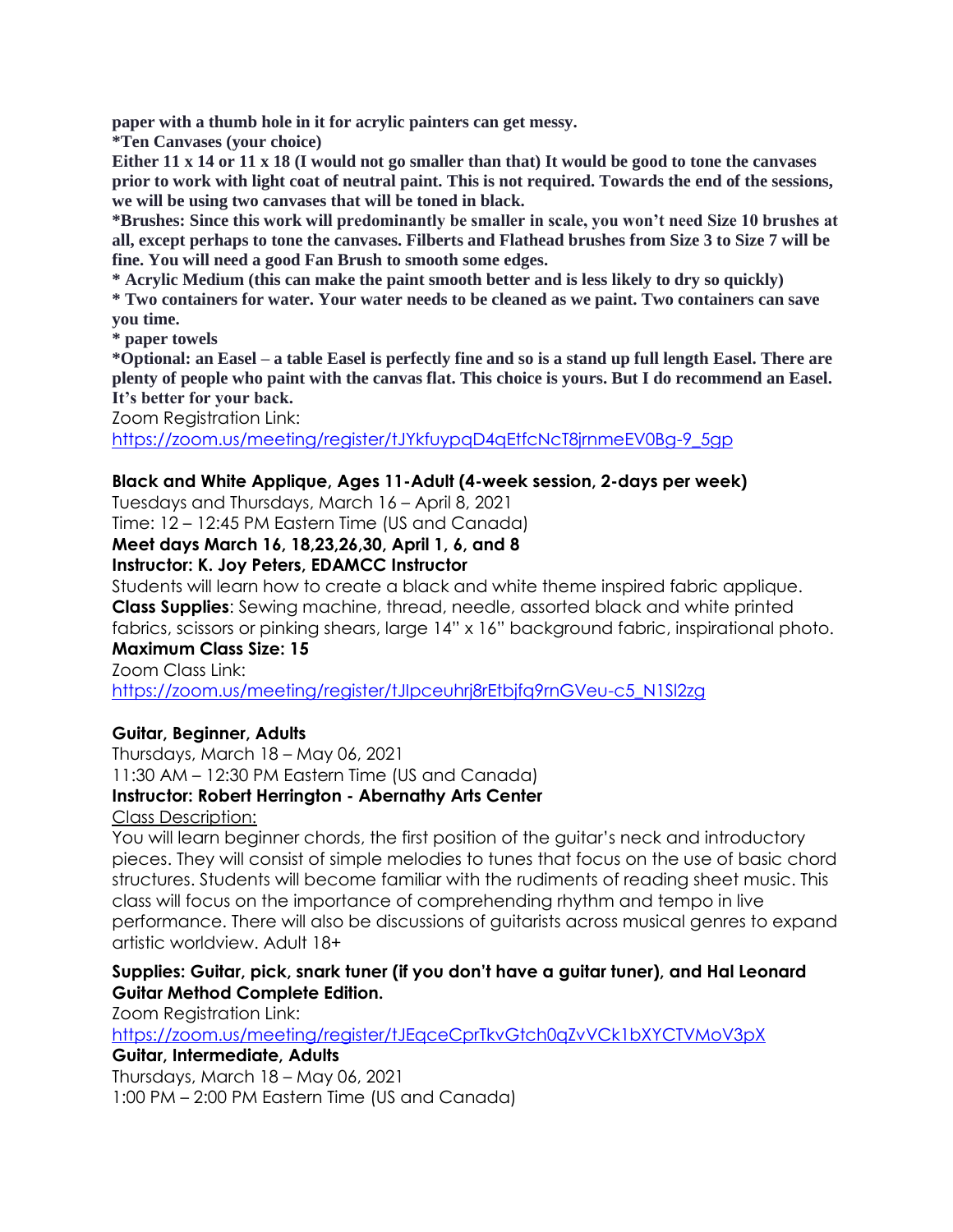#### **Instructor: Robert Herrington - Abernathy Arts Center**

Class Description:

This class will further students' comprehension of fundamental chords, the first position of the guitar's neck, and music composition. We will explore classic pieces and popular music that broaden students' theoretical understanding of music. Students will achieve a deeper understanding of music theory, rhythmic dictation, and improvisation. We will focus on the importance of live performance, signature guitar techniques, and strategies for approaching more intricate pieces. Adult 18+

#### **Supplies: Guitar, pick, snark tuner (if you don't have a guitar tuner), and Hal Leonard Guitar Method Complete Edition.**

Zoom Registration Link: <https://zoom.us/meeting/register/tJYqdu2upzwjHdwCcS7HoUu5ulkcuRKKdFUV>

# **Art for Preschoolers**

Ages 3-5 Thursdays, March 18th - May 6th 2021 1:00PM-1:40PM Eastern Time (Us and Canada)

# **Instructed by MICHI, WEPAC**

The arts are used to strengthen the child's fine and gross motor skills and language development. Crayons, color pencils, markers and techniques will be explored. A Parent or Guardian must attend class with the student.

Supplies: Drawing Paper, crayons, markers & pencils or supplies you have at home. [https://zoom.us/meeting/register/tJIlfu-oqDkjHNehHW8MuWwT1CGSZq9qZ89\\_](https://zoom.us/meeting/register/tJIlfu-oqDkjHNehHW8MuWwT1CGSZq9qZ89_)

# **Acting**

Seniors 55+ & Adults Thursdays, March 18th - May 6th 2021 2:00PM-2:40PM Eastern Time (Us and Canada)

# **Instructor: Judith Ingram, WEPAC**

Explore theatre through monologues, character analysis and various techniques.

# **Supplies: n/a**

[https://zoom.us/meeting/register/tJwlceChpzooGdABDE\\_JtP5ONlBNoYuNVNBc](https://zoom.us/meeting/register/tJwlceChpzooGdABDE_JtP5ONlBNoYuNVNBc)

# **Virtual Piano Lab for the Advanced Level 4 (New and Returning Students) Youth and Adults**

Thursdays, March 18 – May 6, 2021 Time: 3 – 3:45 PM Eastern Time (Us and Canada) **Instructor: Gwendolyn Welch, EDAMCC Instructor PLEASE READ CLASS DESCRIPTION**

This class is for the young/older advanced student, not a beginner or intermediate learner, has high aptitude, knowledge, and proficiency playing the piano and would like to continue to practice to increase their proficiency. In this fast paced class, students will learn to play major scales, extended chords, theory, technics, reading, and composing music that will advance their piano aptitude. Pre-Requisite: Can be a new and returning student who has advance knowledge and playing skill, not beginner or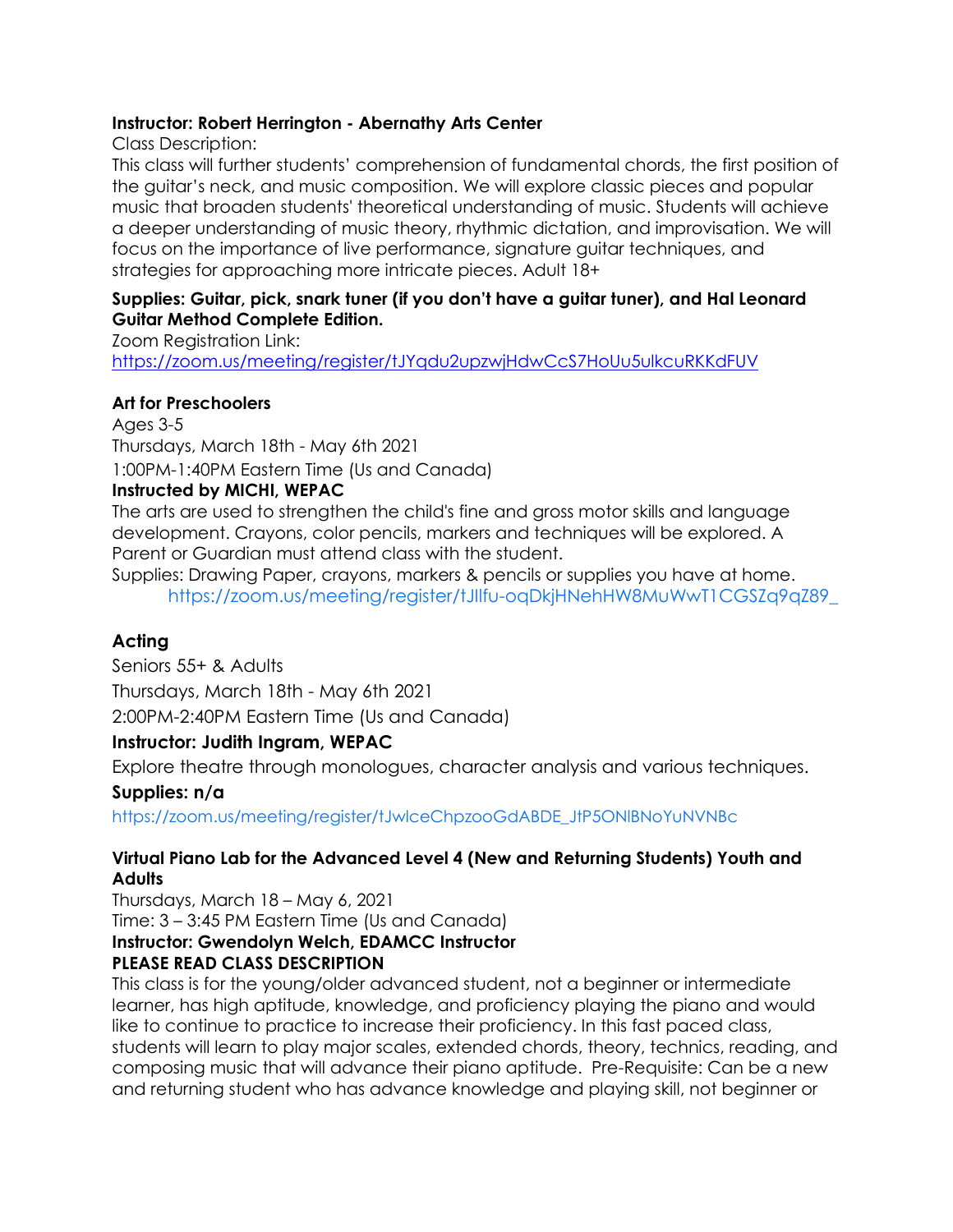intermediate level, must have knowledge of chord theory, circle of fifths, sight reading level 2 or above. Maximum class size15.

Book: Scales, Chords, & Arpeggios & First Hanon Studies Level 3, Author James Bastien. Purchase book at Amazon or locally at Jackson Music Store

Class supplies: home piano or download Real Piano Google Play Link[:](https://play.google.com/store/apps/details?id=com.bilkon.easypiano&hl=en_US&gl=US)

[https://play.google.com/store/apps/details?id=com.bilkon.easypiano&hl=en\\_US&gl=US](https://play.google.com/store/apps/details?id=com.bilkon.easypiano&hl=en_US&gl=US) IPhone Link: <https://apps.apple.com/us/app/real-piano-lite/id400679199> Zoom class link[:](https://zoom.us/meeting/register/tJcudOmvrjwsEtENzVJOUvboGsCQrfJOmtOW)

<https://zoom.us/meeting/register/tJcudOmvrjwsEtENzVJOUvboGsCQrfJOmtOW>

# **Virtual Piano Lab for the Beginner Level 2. Youth and Adults**

Thursdays, March 18 – May 6, 2021 Time: 4 – 4:45 PM Eastern Time (US and Canada) **Instructor: Gwendolyn Welch, EDAMCC Instructor PLEASE READ CLASS DESCRIPTION**

This class is for new or returning young/older beginner students who are not a beginner/level 1 learner and want to elevate their skill and proficiently to the intermediate level. Students will continue to learn and explore playing the piano using an easy learning system that will have you playing songs and understanding the keyboard in a very short time. Pre-requisite: Must provide name of previous lesson book. Class supplies: home piano or download Real Piano

Google Play Link[:](https://play.google.com/store/apps/details?id=com.bilkon.easypiano&hl=en_US&gl=US)

[https://play.google.com/store/apps/details?id=com.bilkon.easypiano&hl=en\\_US&gl=US](https://play.google.com/store/apps/details?id=com.bilkon.easypiano&hl=en_US&gl=US) IPhone Link: <https://apps.apple.com/us/app/real-piano-lite/id400679199> Zoom class link[:](https://zoom.us/meeting/register/tJAsfuGoqTMpG9JqH1r7mxgyreIUCe0ecf6n)

<https://zoom.us/meeting/register/tJAsfuGoqTMpG9JqH1r7mxgyreIUCe0ecf6n>

# **Guitar, Beginner, Youth, Ages 12 - 16**

Thursdays, March 18 – May 06, 2021 4:00 PM – 5:00 PM Eastern Time (US and Canada) **Instructor: Robert Herrington - Abernathy Arts Center**

Class Description:

You will learn beginner chords, the first position of the guitar's neck and introductory pieces. They will consist of simple melodies to tunes that focus on the use of basic chord structures. Students will become familiar with the rudiments of reading sheet music. This class will focus on the importance of comprehending rhythm and tempo in live performance. There will also be discussions of guitarists across musical genres to expand artistic worldview.

# **Supplies: Guitar, pick, snark tuner (if you don't have a guitar tuner), and Hal Leonard Guitar Method Complete Edition.**

Zoom Registration Link:

<https://zoom.us/meeting/register/tJIldO6vrTsuH9DKoP005CwndY1SeiSarLt1>

**Art Exploration**  Ages 6-12 Thursdays, March 18th - May 6th 2021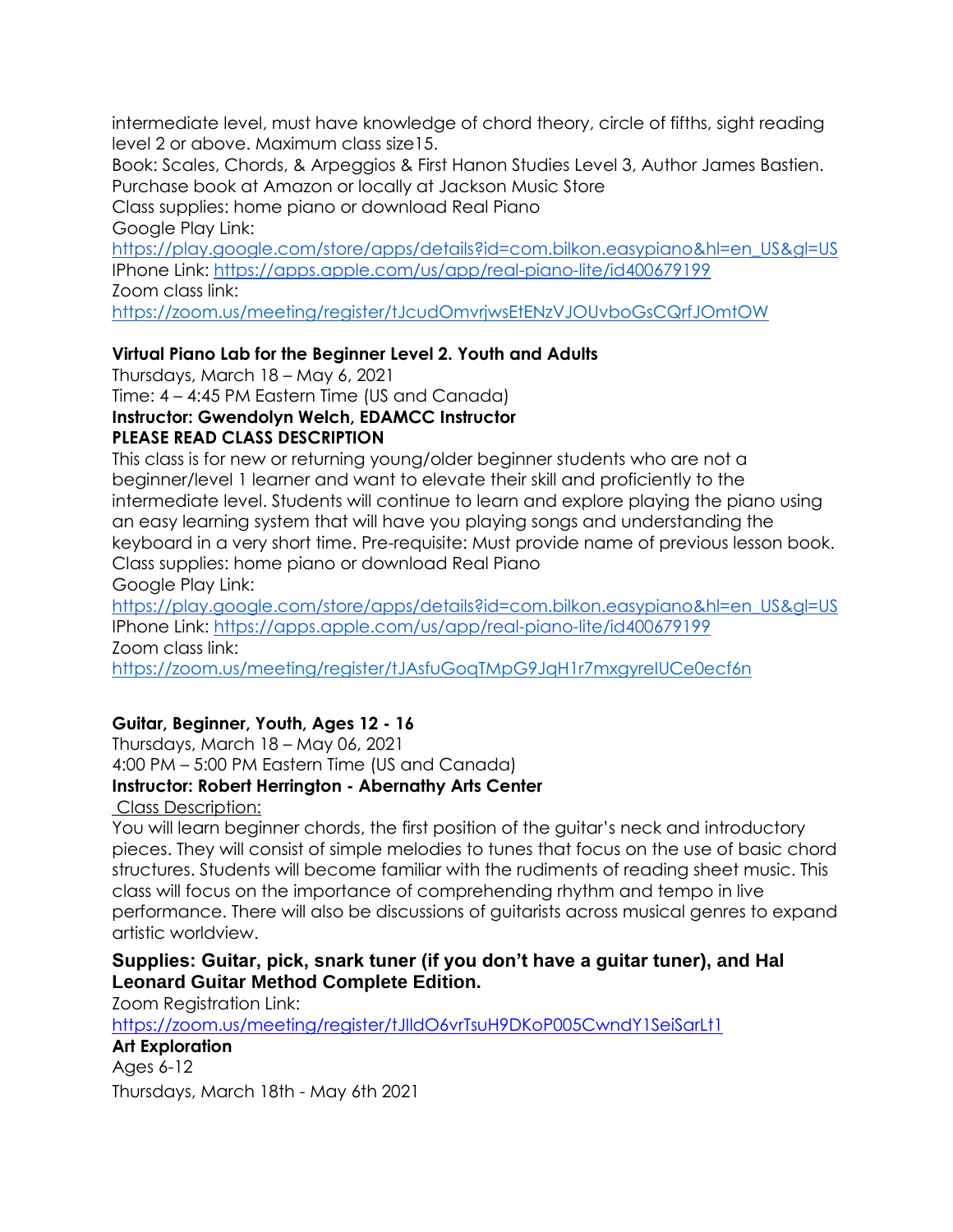# 4:00PM-4:40PM Eastern Time (Us and Canada)

# **Instructed by MICHI, WEPAC**

Participants will explore art by focusing on the creative process and the exploration of various materials. Students will use their imagination and articulate ideas.

Supplies: Drawing Paper, crayons, markers & pencils or supplies you have at home. [https://zoom.us/meeting/register/tJcufumgqj4tH9aP4OzTq7Y\\_ZupGx6DU1bzd](https://zoom.us/meeting/register/tJcufumgqj4tH9aP4OzTq7Y_ZupGx6DU1bzd)

# **AAC & CNC Nature Journaling, Adult**

Thursdays, March 18 – May 06, 2021

5:00 PM – 6:00 PM Eastern Time (US and Canada)

# **Instructor: CNC Naturalist - Abernathy Arts Center & Chattahoochee Nature Center** Class Description:

Abernathy Arts Center and Chattahoochee Nature Center partner to invite you to join us for our Spring Virtual Nature Journaling Class. These 45 minute classes are field-based experiences that combine science, writing and art in an exploration of the

environment. We will use the natural setting at the nature center and the participants' curiosity and creativity to investigate the natural world.

Some of the 8 classes will feature CNCs non-releasable native Georgia animals.

# **Supplies:**

**Plain paper for making a journal or a purchased journal, pencils, crayons, markers, water colors, paints, or pens.** 

Zoom Registration Link:

<https://zoom.us/meeting/register/tJctd-ipqDgvE91aXCFPnEwdB6TuKZdBz1h2>

# **Teen Acting**

Ages 13-17 Thursdays, March 18th - May 6th 2021 5:00PM-5:40PM Eastern Time (Us and Canada)

# **Instructor: Anthony Page, WEPAC**

An introductory course that helps the young actor understand how the industry works as well as how to begin the process of creating and developing memorable characters.

Supplies: n/a

<https://zoom.us/meeting/register/tJUqdeysqT0rEtLfTHGc1jK28rbZR6VlLhGX>

# **Hip Hop, Ages 9-13**

Thursdays, March 18 – May 6, 2021 Time: 6:00 – 6:45 PM Eastern Time (Us and Canada) **Instructor: Taron Harris, EDAMCC Instructor**

This class will consist of learning movements and different forms of hip hop techniques with warm ups and combinations.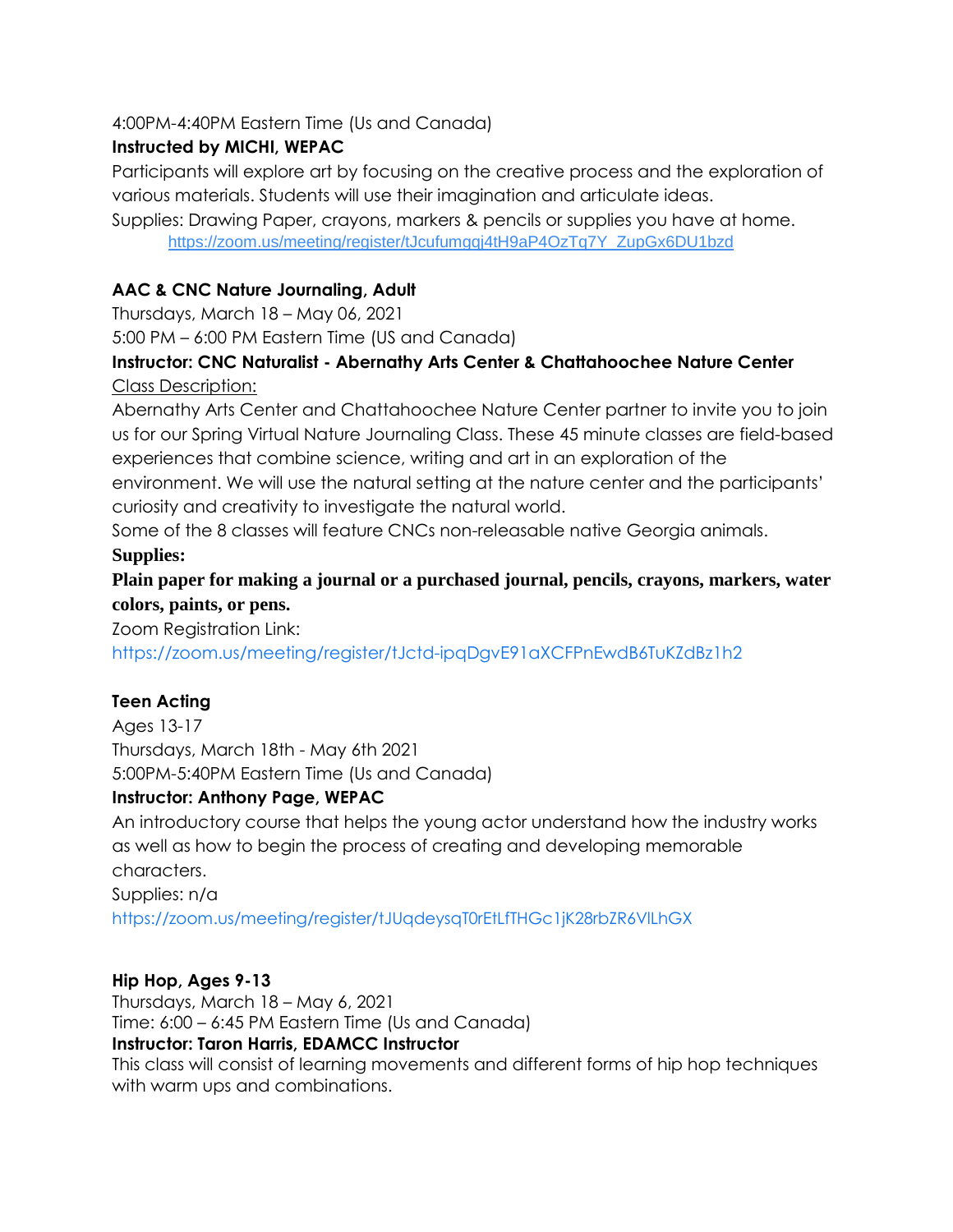Zoom class link[:](https://zoom.us/meeting/register/tJIkcuyhpzMqG9TLYNFpBpDhRi6biR7d0nId) <https://zoom.us/meeting/register/tJIkcuyhpzMqG9TLYNFpBpDhRi6biR7d0nId>

# **Acting Beginning/Intermediate Adult**

Adults Thursdays, March 18th - May 6th 2021 6:00PM-7:00PM Eastern Time (Us and Canada)

# **Instructor: Anthony Page, WEPAC**

This course is built around character analysis, scene study/monologues with some work on the fundamentals of various acting approaches, styles and techniques.

# **Supplies: n/a**

[https://zoom.us/meeting/register/tJ0rdumqrj0qEtQhqrvS4tQ5xRXFc\\_RCPTz1](https://zoom.us/meeting/register/tJ0rdumqrj0qEtQhqrvS4tQ5xRXFc_RCPTz1)

# **FRIDAYS**

# **Chair Yoga, Ages 55+**

Fridays, March 19 – May 7, 2021 Time: 10:00 – 10:45 AM Eastern Time (Us and Canada)

# **Instructor: Brooke Brimm, EDAMCC Instructor**

This class will provide 20 minutes of yogic stretching and breathing in the chair and standing. It is designed for participants with limited mobility. The last 10 minutes of the class will be dedicated to relaxation.

Zoom class link[:](https://zoom.us/meeting/register/tJEqcO-grTktGtGTtEKMW6NynYCtG3A_9ISQ) [https://zoom.us/meeting/register/tJEqcO](https://zoom.us/meeting/register/tJEqcO-grTktGtGTtEKMW6NynYCtG3A_9ISQ)[grTktGtGTtEKMW6NynYCtG3A\\_9ISQ](https://zoom.us/meeting/register/tJEqcO-grTktGtGTtEKMW6NynYCtG3A_9ISQ)

# **Mixed Media, All Levels, Adults**

Friday, March 19 – May 07, 2021 11:30 AM – 12:30 PM Eastern Time (US and Canada) **Instructor: Megan Reeves Williamson - Abernathy Arts Center** Class Description: We will explore a variety of materials and techniques while creating fun and unique works of art! Make sure you check out the supplies you will need when you register. Adult 18+

**Supplies: Colored pencils Drawing paper Watercolor paper Water colors Acrylic paints (red, yellow, blue, black and white) Watercolor & acrylic paint brushes (one medium, one small) Glue stick and white glue bottle Scissors Pencil and eraser**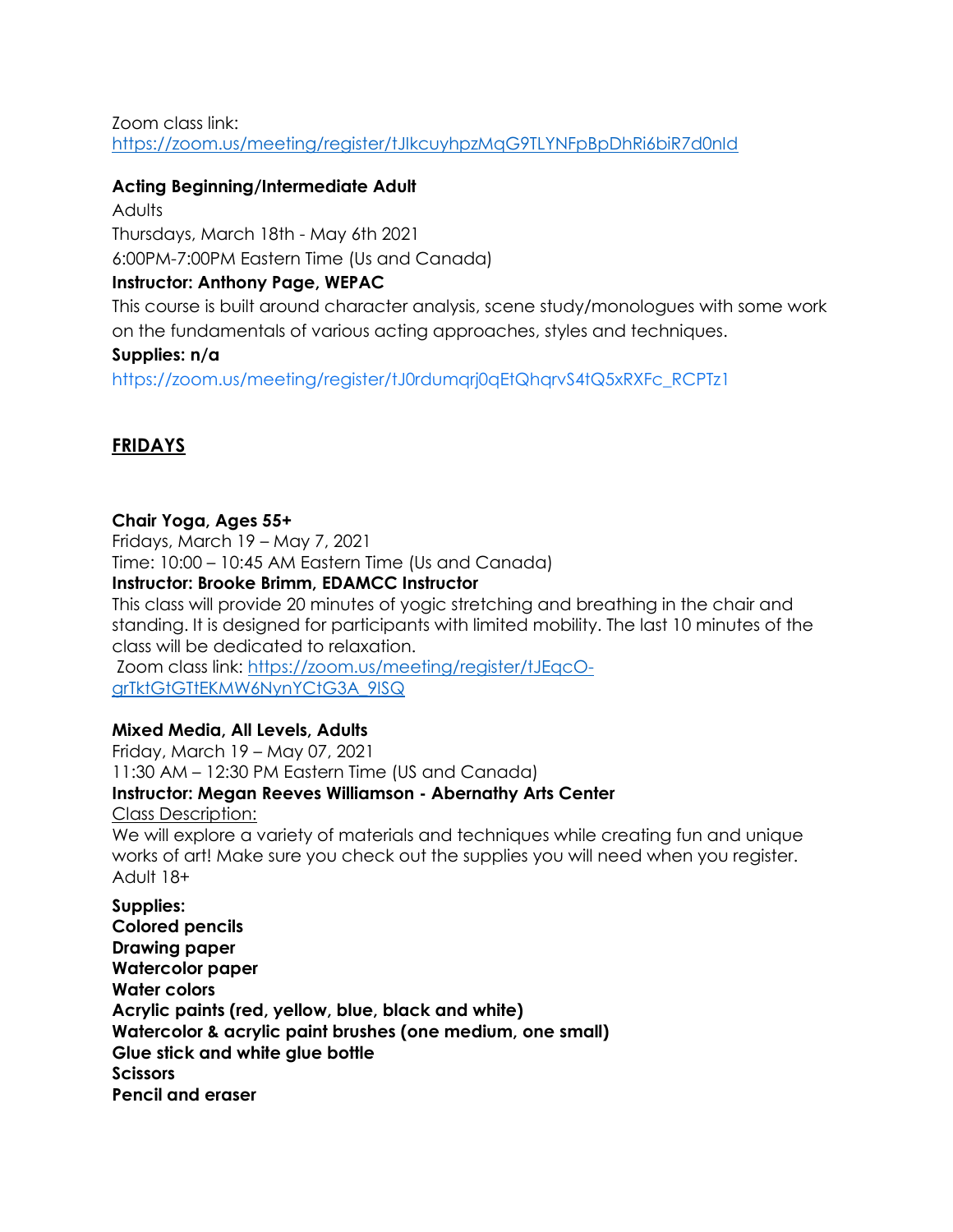**Colored paper Newspaper/scrap paper/old magazine Chalk pastels Oil pastels or crayons Permanent black marker, medium point Water-based markers 9 x 12 or larger canvas or canvas panel Foam bowl and plate Yarn If you do not have some of these supplies the instructor will be making alternative suggestions.** Zoom Registration Link: <https://zoom.us/meeting/register/tJErcu2rrDguH9xkwQztkhPh9346e71GOp1T>

# **SATURDAYS**

#### **Introduction to Resin Art, 4-week session, Ages 15-Adult**

Saturdays, March 20 – April 10, 2021

Time: 9:00 – 9:45 AM Eastern Time (Us and Canada)

**Instructor: Ariel N. Young, EDAMCC Instructor**

In this class, students will learn basic techniques to use resin to create jewelry, encapsulate photographs. Must have a well-ventilated area or wear a mask. *What is resin? Resin is a liquid organic compound that will harden to a solid plastic resulting in a glossy and clear surface.* Maximum participants 15.

Supplies: [Insung Epoxy Resin Mold Jewelry](https://www.amazon.com/dp/B08BZ7DXT1/ref=sspa_dk_detail_2?psc=1&pd_rd_i=B08BZ7DXT1&pd_rd_w=ZakbE&pf_rd_p=4269e1a0-a218-4fbd-9748-1cd337d2f2a5&pd_rd_wg=33QYe&pf_rd_r=EAHQ2V53P2GGWJ7WZ21D&pd_rd_r=f4811239-2008-4fb7-b2c6-42cdc02d8122&spLa=ZW5jcnlwdGVkUXVhbGlmaWVyPUExS1hCV1lKV1daN1EzJmVuY3J5cHRlZElkPUEwOTA1MzIwM045RkMzTzRSQTAwRyZlbmNyeXB0ZWRBZElkPUEwMDg4ODA5MUZFOUE3SjRYSlQ2MSZ3aWRnZXROYW1lPXNwX2RldGFpbCZhY3Rpb249Y2xpY2tSZWRpcmVjdCZkb05vdExvZ0NsaWNrPXRydWU) Kits; Other supplies: Puduo resin & hardener, well ventilated area, mask, gloves, silicon casting molds, heat gun or plastic straws, toothpicks, popsicle sticks, small plastic cups, measuring cups, syringe, plastic spoons, silicon mat or plastic covering, sand paper, polish, mini canvas, paint, paint brush, pam or any non-stick cooking spray, dish soap, towels. Purchase supplies at Amazon or local retailers Dollar Store, Walmart, Joann's, and Michael's

Zoom class link[:](https://zoom.us/meeting/register/tJ0uc-ihqT8qG9dWXzYyHUjjy0MV9GzrB8fN) [https://zoom.us/meeting/register/tJ0uc](https://zoom.us/meeting/register/tJ0uc-ihqT8qG9dWXzYyHUjjy0MV9GzrB8fN)[ihqT8qG9dWXzYyHUjjy0MV9GzrB8fN](https://zoom.us/meeting/register/tJ0uc-ihqT8qG9dWXzYyHUjjy0MV9GzrB8fN)

# **Exploring Resin Art (New and returning students) 4-week session, Ages 15-Adult**

Saturdays, April 17 – May 8, 2021

Time: 9:00 – 9:45 AM Eastern Time (Us and Canada)

# **Instructor: Ariel N. Young, EDAMCC Instructor**

Description In this course, new and returning students will explore resin pouring techniques to create a coaster, orgonite, plate, and cake tier. Must have a well-ventilated area or wear a mask. *What is resin? Resin is a liquid organic compound that will harden to a solid plastic resulting in a glossy and clear surface.* Maximum participants 15.

Class Supplies: Puduo resin & hardener, Silicone Molds: coaster, orgonite, plate, & cake tier; face mask, gloves, silicon casting molds, heat gun or plastic straws, toothpicks, popsicle sticks, your choice of glitter, gold, silver and/or copper leaf, dried herbs and/or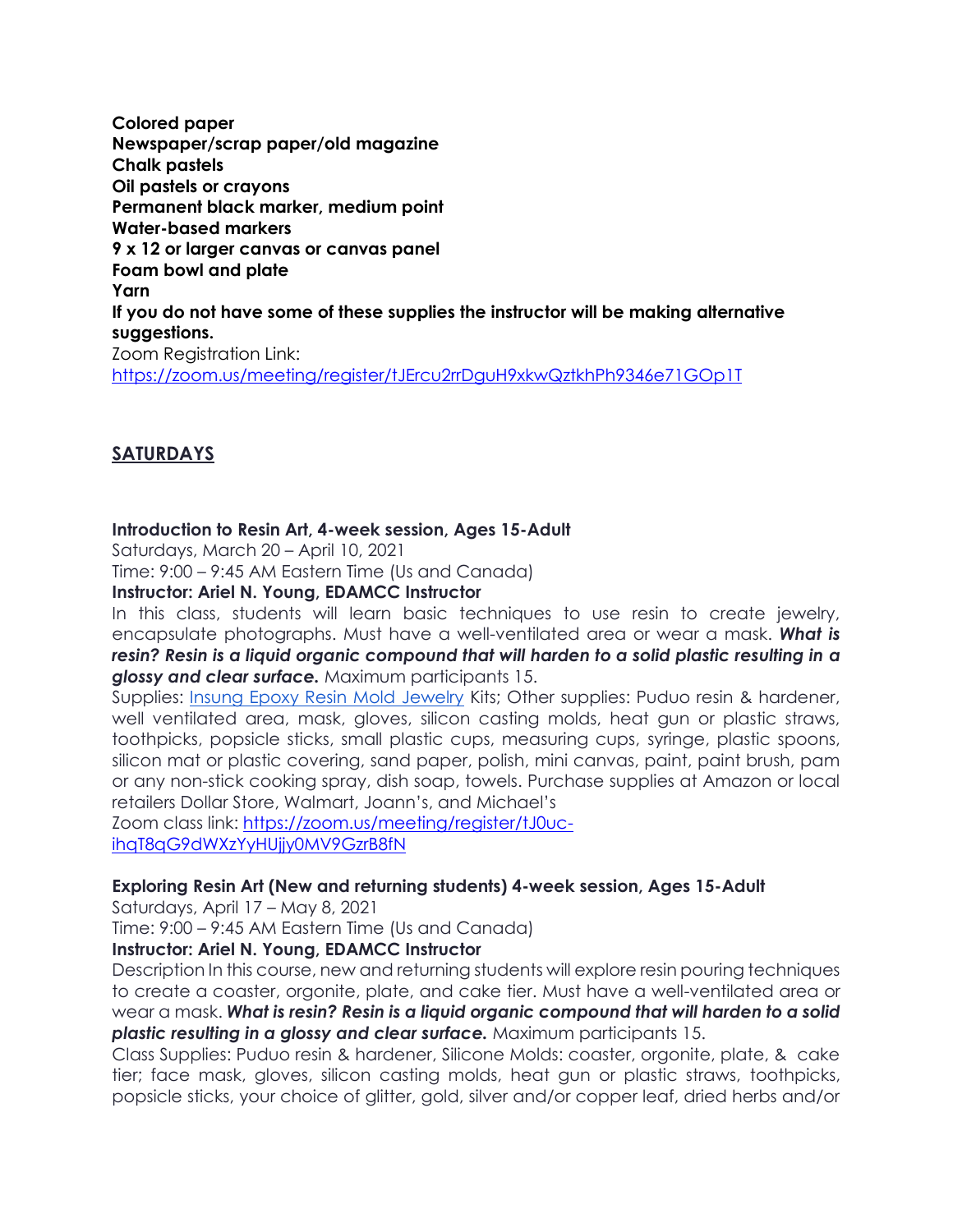flowers, alcohol ink (optional), small plastic cups, measuring cups, syringe, plastic spoons, silicon mat or plastic covering, sand paper, polish, mini canvas, paint, paint brush, pam or any non-stick cooking spray, dish soap, towels. Purchase supplies at Amazon or local retailers Dollar Store, Walmart, Joann's, and Michael's Zoom class link[:](https://zoom.us/meeting/register/tJ0qdOmvrjoqGdTgtOc3wcHgkLJKUdizfgs2)

<https://zoom.us/meeting/register/tJ0qdOmvrjoqGdTgtOc3wcHgkLJKUdizfgs2>

# **Mat Yoga, Ages 18-Adult**

Saturdays, March 20 – May 8, 2021 Time: 10:00 – 10:45 AM Eastern Time (Us and Canada)

**Instructor: Brooke Brimm, EDAMCC Instructor**

This class will provide 20 minutes of yogic stretching and breathing in the chair and standing. It is designed for participants with limited mobility. The last 10 minutes of the class will be dedicated to relaxation.

Zoom class link[:](https://zoom.us/meeting/register/tJElfuugrD4jE9y0z3FjVTgjbEkAo5YNU-tz) <https://zoom.us/meeting/register/tJElfuugrD4jE9y0z3FjVTgjbEkAo5YNU-tz>

# **Guitar Intermediate**

Ages 15-Adult Saturdays, March 20th - May 8th 2021 10:00AM-10:40AM Eastern Time (Us and Canada)

# **Instructor: Steve Vincent, WEPAC**

Students will explore the guitar in a group setting, learn basic theory, practice finger exercises and learn about guitar chords.

Supplies: Guitar

[https://zoom.us/meeting/register/tJ0lc-qtrzkuE9MGiudV\\_0lwUANOmWTwJTV-](https://zoom.us/meeting/register/tJ0lc-qtrzkuE9MGiudV_0lwUANOmWTwJTV-)

# **Fun with Aerospace Junior, Ages 5-8 (maximum 15 students)**

Saturdays, March 20 – May 8, 2021

Time: 11:00 – 11:45 AM Eastern Time (Us and Canada)

# **Instructor: Brittany Crawford, EDAMCC Instructor**

The Fun with Aerospace Junior class introduces our youngest engineers to fundamental concepts of aircraft and spacecraft design. Through open and focused exploration, students explore and construct airplanes, rockets, hot air balloons, and more. 15 students maximum.

Supplies: See detailed list online line Zoom class link[:](https://zoom.us/meeting/register/tJEkf-6orj8sE90IA4Rw-_3HjiI7fATB5bcE) [https://zoom.us/meeting/register/tJEkf-6orj8sE90IA4Rw-\\_3HjiI7fATB5bcE](https://zoom.us/meeting/register/tJEkf-6orj8sE90IA4Rw-_3HjiI7fATB5bcE)

# **Guitar Beginning**

Ages 15-Adult Saturdays, March 20th - May 8th 2021 11:00AM-11:40AM Eastern Time (Us and Canada)

# **Instructor: Steve Vincent, WEPAC**

Students will explore the guitar in a group setting, learn basic theory, practice finger exercises and learn about guitar chords.